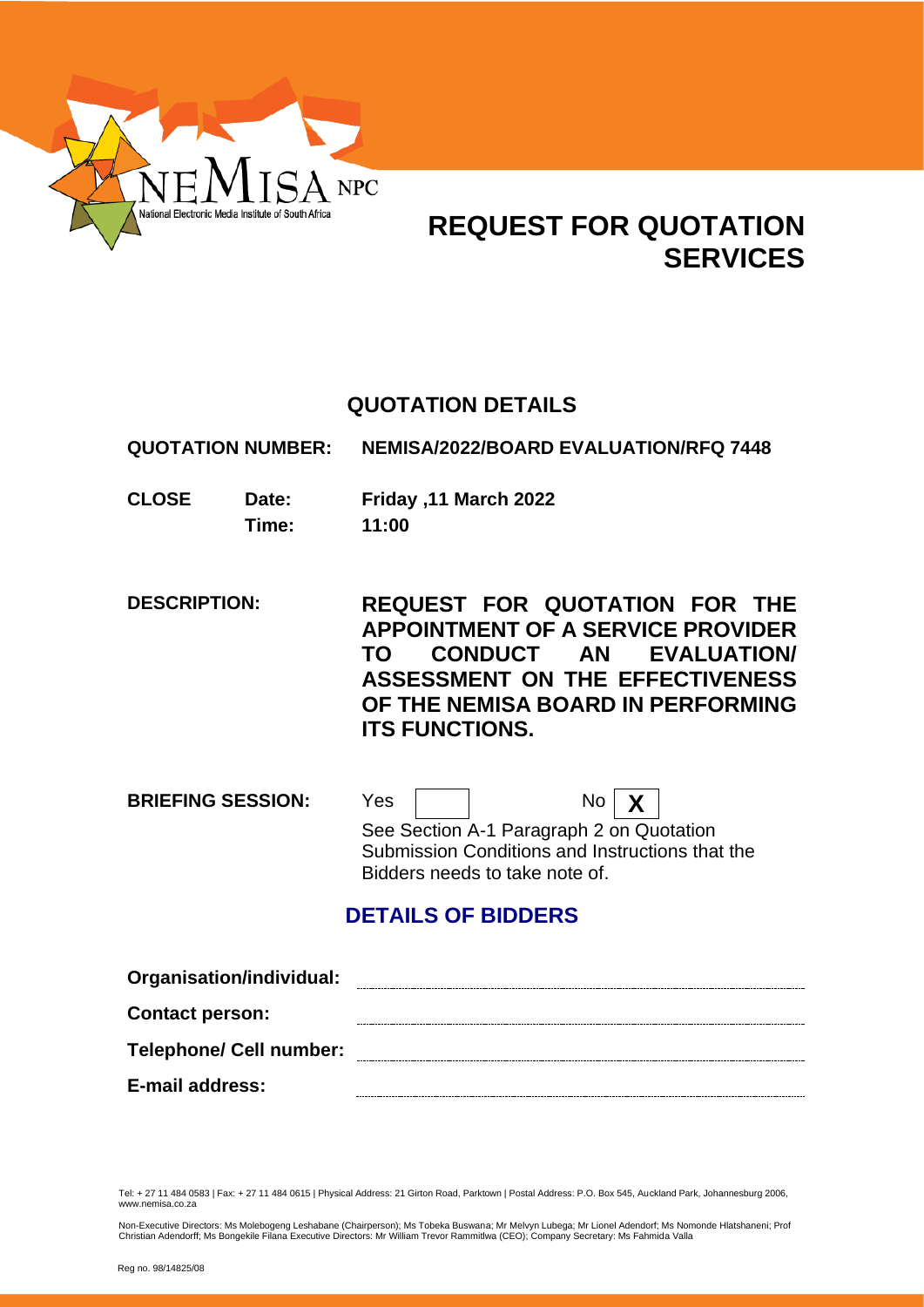# **GLOSSARY**

| Award                     | Conclusion of the procurement process and final notification to the<br>effect to the successful bidder                                                                                                                         |
|---------------------------|--------------------------------------------------------------------------------------------------------------------------------------------------------------------------------------------------------------------------------|
| <b>B-BBEE</b>             | Broad-based Black Economic Empowerment in terms of the<br>Broad-based Black Economic Empowerment Act, 2003 (Act No.<br>53 of 2003) and the Codes of Good Practice issued thereunder by<br>the Department of Trade and Industry |
| Quotation                 | Written offer in a prescribed or stipulated form in response to an<br>invitation by NEMISA for the provision of goods, works or services                                                                                       |
| Contractor                | Organisation with whom NEMISA will conclude a contract and<br>potential service level agreement subsequent to the final award of<br>the contract based on this Request for Quotation                                           |
| Core Team                 | The core team are those members who fill the non-administrative<br>positions against which the experience will be measured.                                                                                                    |
| dti                       | Department of Trade and Industry                                                                                                                                                                                               |
| <b>EME</b>                | Exempted Micro Enterprise in terms of the Codes of Good<br>Practice                                                                                                                                                            |
| GCC                       | <b>General Conditions of Contract</b>                                                                                                                                                                                          |
| IP                        | <b>Intellectual Property</b>                                                                                                                                                                                                   |
| <b>NEMISA</b>             | National Electronic Media Institute of South Africa (SOC) Ltd                                                                                                                                                                  |
| <b>Original Quotation</b> | Original document signed in ink, or<br>Copy of original document signed in ink, or<br>Submitted Facsimile of original document signed in ink                                                                                   |
| Originally certified      | To comply with the principle of originally certified, a document<br>must be both stamped and signed in original ink by a<br>commissioner of oaths.                                                                             |
| <b>SCM</b>                | Supply Chain Management                                                                                                                                                                                                        |
| <b>SLA</b>                | Service Level Agreement                                                                                                                                                                                                        |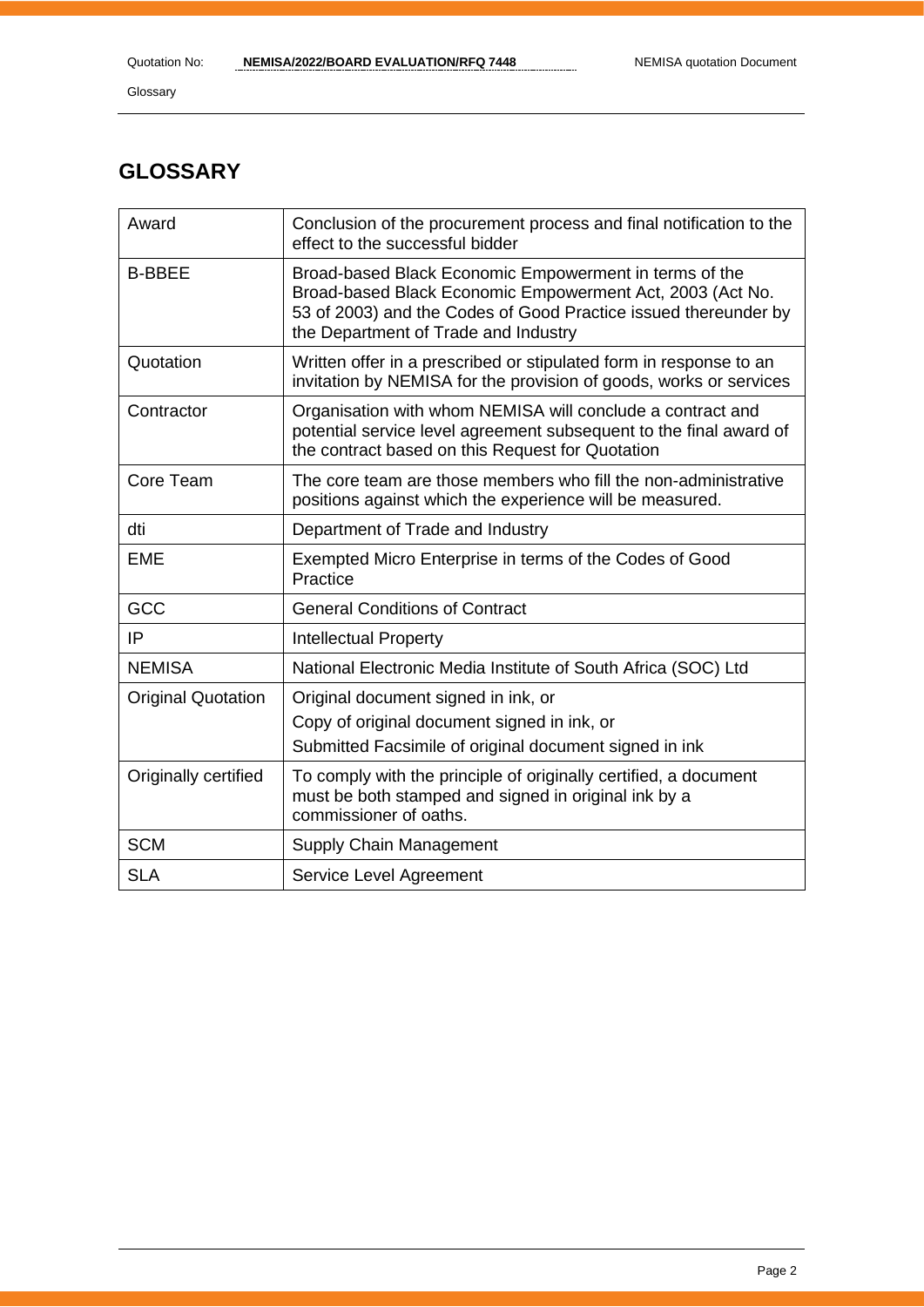# **DOCUMENTS IN THIS QUOTATION DOCUMENT PACK**

Bidders are to ensure that they have received all pages 37 of this document, which consist of the following sections:

### **SECTION A**

**Note: Documents in this section are for information to/instruction of bidders and must not be returned with quotations.**

- **J** Section A 1: Quotation Submission Conditions and Instructions
- Section A 2: Terms of Reference
- □ Section A 3: Evaluation Process/Criteria
- □ Section A 4: Contract Form (Rendering of Services) (Parts 1 & 2)/Letter of Acceptance/Formal Contract (The pro forma contract is only included for Bidders to take note of the contents of the contract that will be entered into with the successful contractor)

#### **SECTION B**

**Note: Documents in this section must be completed and returned or supplied with quotations.**

- Section B 1: Special Conditions of Quotation and Contract: Special conditions that the Bidders needs to accept
- $\Box$  Section B 2: Declaration of Interest
- □ Section B 3: Declaration of Bidders past SCM practices
- Section B 4: Certificate of Independent Quotation Determination
- Section B 5: Preference Points Claim Form in terms of the Preferential Procurement Regulations, 2011
- **T** Section B 6: Invitation to Quotation
- □ Section B 7: Pricing Schedule (Professional Services)
- $\Box$  Section B 8: CV Template Guideline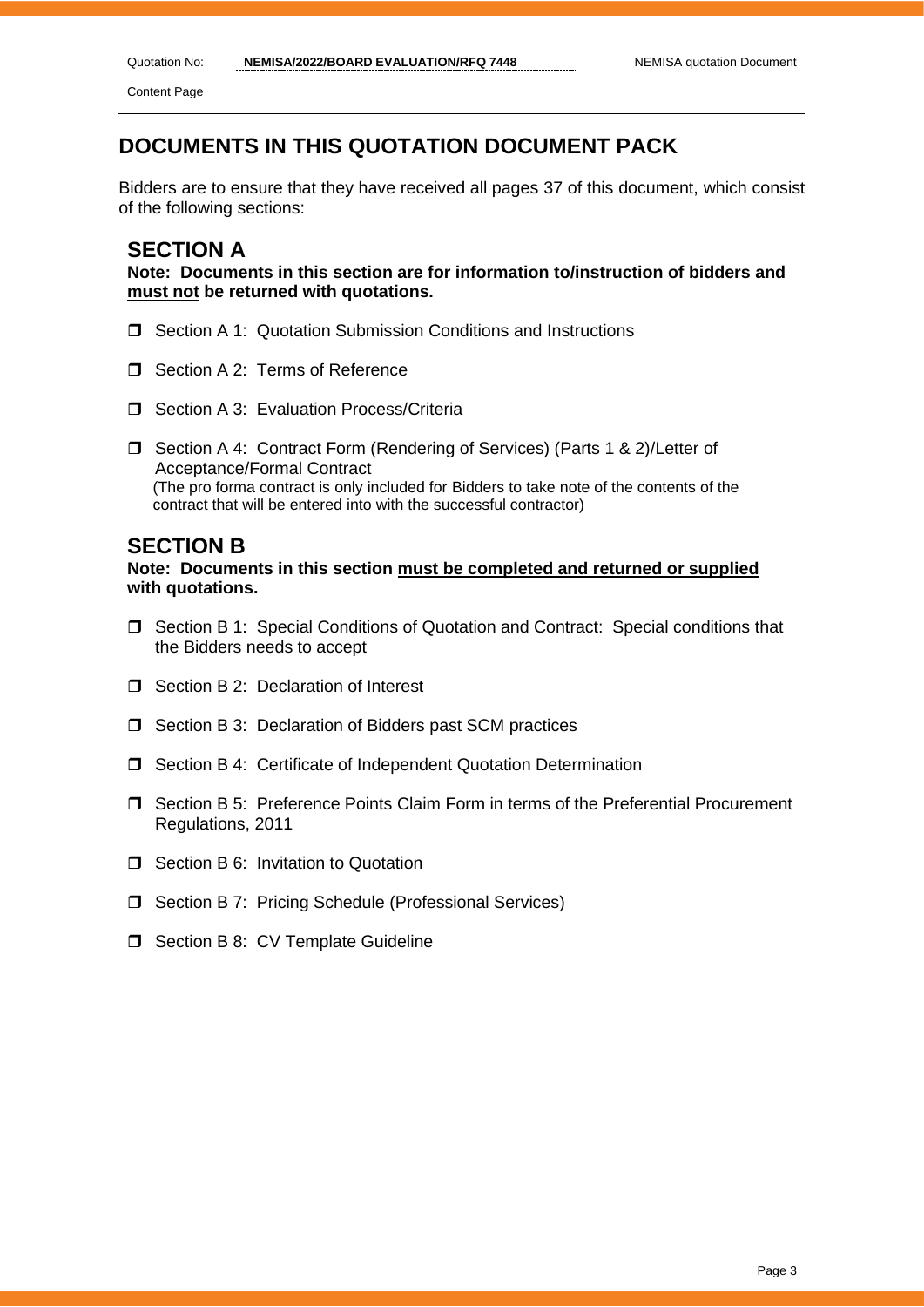# **SECTION A**

# (This section must not be returned as part of the quotation document)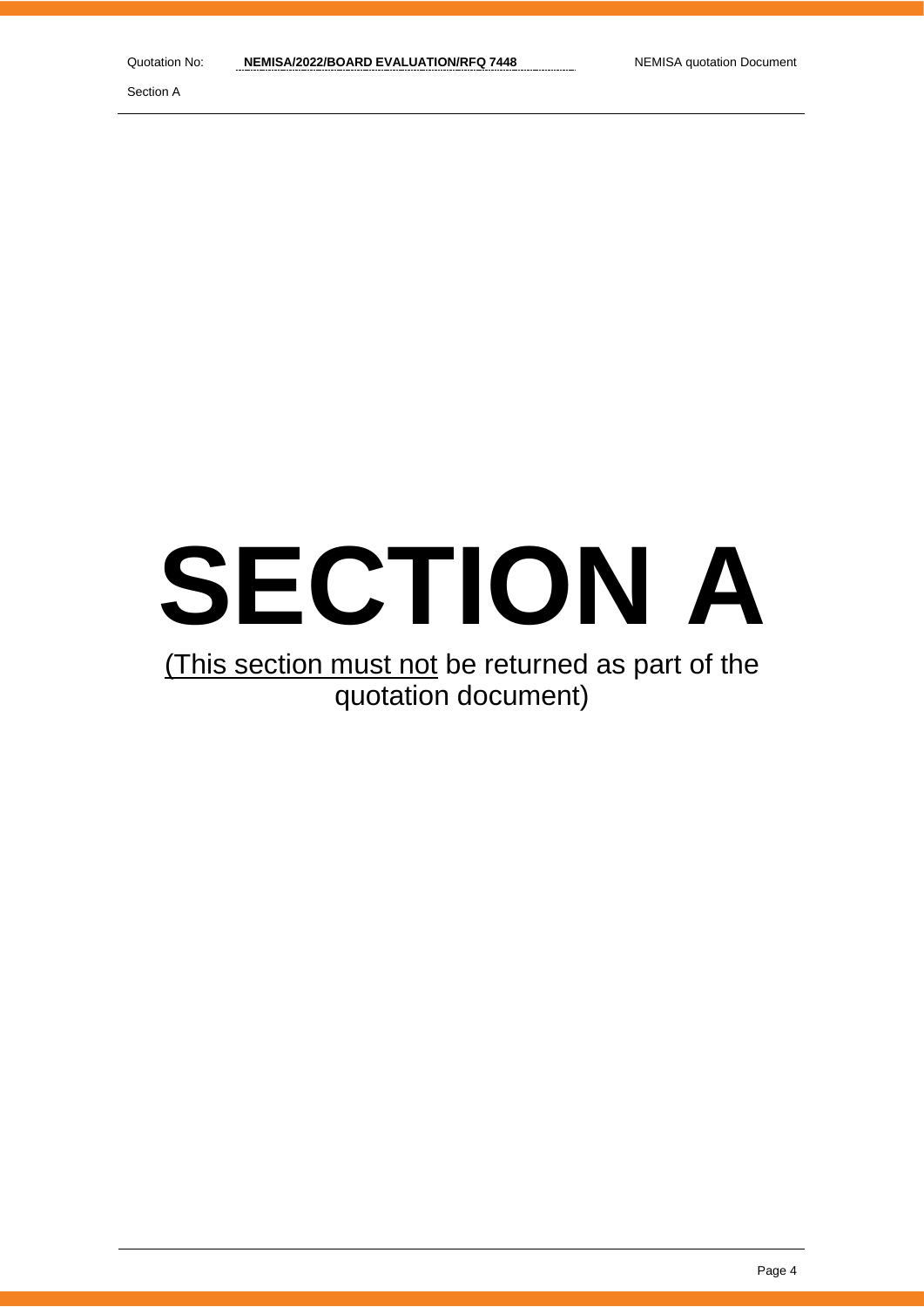Section A 1: Quotation Submission Conditions and Instructions

# **QUOTATION SUBMISSION CONDITIONS AND INSTRUCTIONS**

#### **CONDITIONS AND INSTRUCTIONS THAT BIDDERS NEED TO TAKE NOTE OF**

#### **1 FRAUD AND CORRUPTION**

1.1 All providers are to take note of the implications of contravening the Prevention and Combating of Corrupt Activities Act, Act No 12 of 2004 and any other Act applicable.

#### 2 **BRIEFING SESSION**

2.1 No briefing session.

#### **3 CLARIFICATIONS/ QUERIES**

3.1 Any clarification required by a bidder regarding the meaning or interpretation of the Terms of Reference, or any other aspect concerning the quotation, is to be requested in writing (letter, facsimile or e-mail) from SCM Manager by not later than Tuesday, 9 March 2022. A reply will be forwarded within three (3) working days. Telephonic requests for clarification will not be accepted. If appropriate, the clarifying information will be made available to all Bidders by e-mail only. The quotation number should be mentioned in all correspondence.

> Contact details for SCM Manager: Facsimile: 011 484 0615 Telephone: 011 484 0583 E-Mail: [Hensonm@nemisa.co.za](mailto:Hensonm@nemisa.co.za)

#### **4 SUBMITTING QUOTATIONS**

#### **EMAILED TO: Scm3@nemisa.co.za**

- $\Box$  All quotations must be submitted on the official forms (not to be re-typed).
- Quotation number (NEMISA/2022/BOARD EVALUATION/RFQ 7448)
- Closing date and time (Friday ,11 March 2022 @ 11:00)
- $\Box$  The name and address of the Bidders.
- 4.1 Documents submitted on time by bidders shall not be returned.

#### **5 LATE QUOTATIONS**

- 5.1 Quotations received late shall not be considered. A quotation will be considered late if it arrived even one second after 11:00 or any time thereafter. The tender (quotation) box shall be closed at exactly 11:00 and quotations arriving late will not be considered under any circumstances. Bidders are therefore strongly advised to ensure that quotations be despatched allowing enough time for any unforeseen events that may delay the delivery of the quotation.
- 5.2 The official Telkom time, which can be observed by dialling 1026 from any phone, will be used to verify the exact closing time.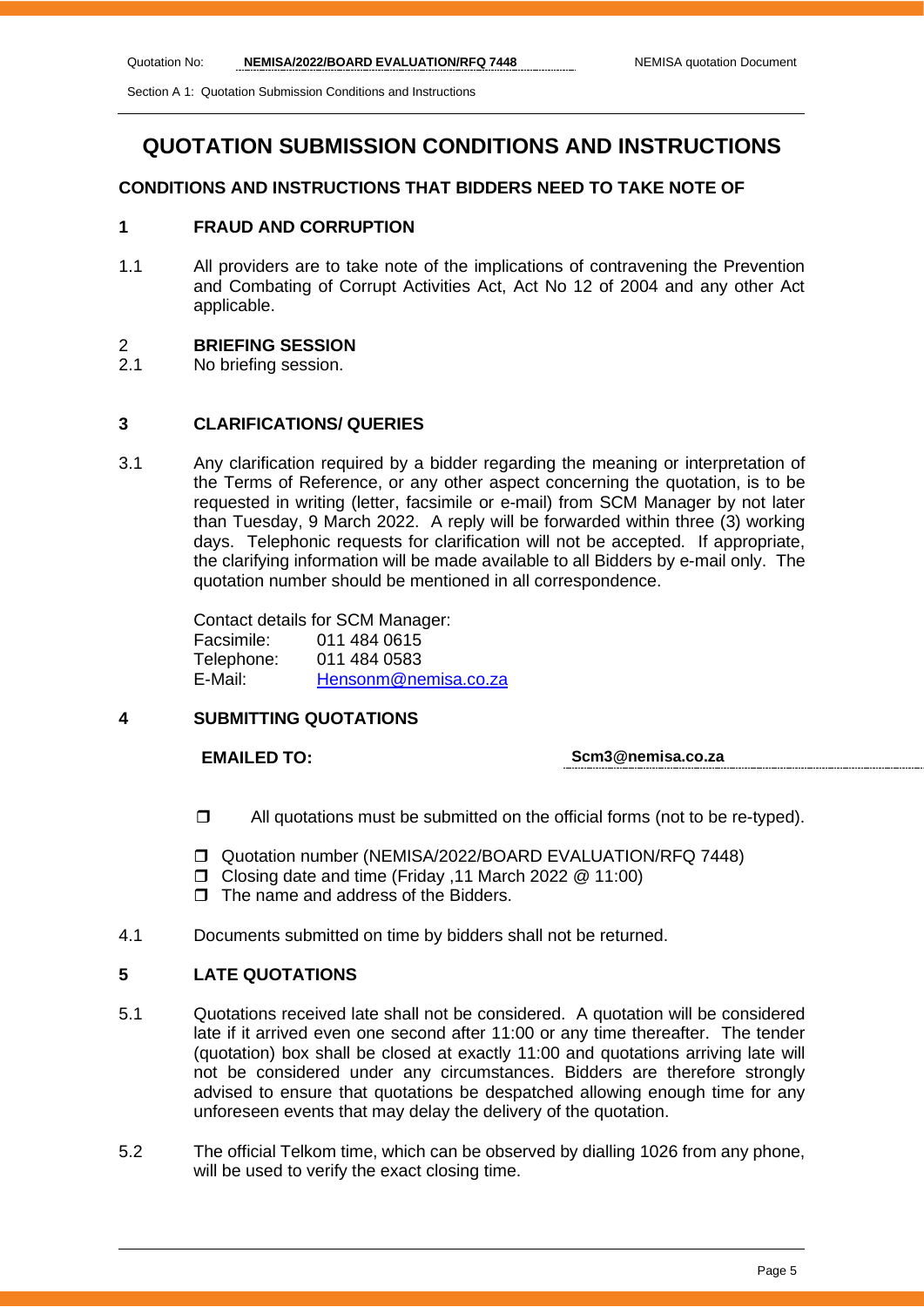Section A 1: Quotation Submission Conditions and Instructions

#### **6 PAYMENTS**

- 6.1 NEMISA will pay the Contractor the fees set out in the final contract according to the table of deliverables. No additional amounts will be payable by the NEMISA to the Contractor.
- 6.1.1 The Contractor shall from time to time during the duration of the contract, invoice NEMISA for the services rendered.
- 6.1.2 The invoice must be accompanied by supporting source document(s) containing detailed information, as NEMISA may reasonably require, for the purposes of establishing the specific nature, extent and quality of the services which were undertaken by the Contractor.
- 6.1.3 No payment will be made to the Contractor unless an original tax invoice complying with section 20 of the VAT Act No 89 of 1991, as amended, has been submitted to NEMISA.
- 6.1.4 Payment shall be made by bank transfer into the Contractor's back account normally 30 days after receipt of an acceptable, original, valid tax invoice. Money will only be transferred into a South African bank account. (Banking details must be submitted as soon as the quotation is awarded).
- 6.2 The Contractor shall be responsible for accounting to the appropriate authorities for its income tax, VAT or other moneys required to be paid in terms of the applicable law.

#### **7 GENERAL CONDITIONS OF CONTRACT**

7.1 The General Conditions of Contract must be accepted. The GCC can be downloaded from the Treasury Website. Please refer to the link below:

> [http://www.treasury.gov.za/divisions/ocpo/sc/GeneralConditions/General%20Conditions%20of%20](http://www.treasury.gov.za/divisions/ocpo/sc/GeneralConditions/General%20Conditions%20of%20Contract.pdf) [Contract.pdf](http://www.treasury.gov.za/divisions/ocpo/sc/GeneralConditions/General%20Conditions%20of%20Contract.pdf)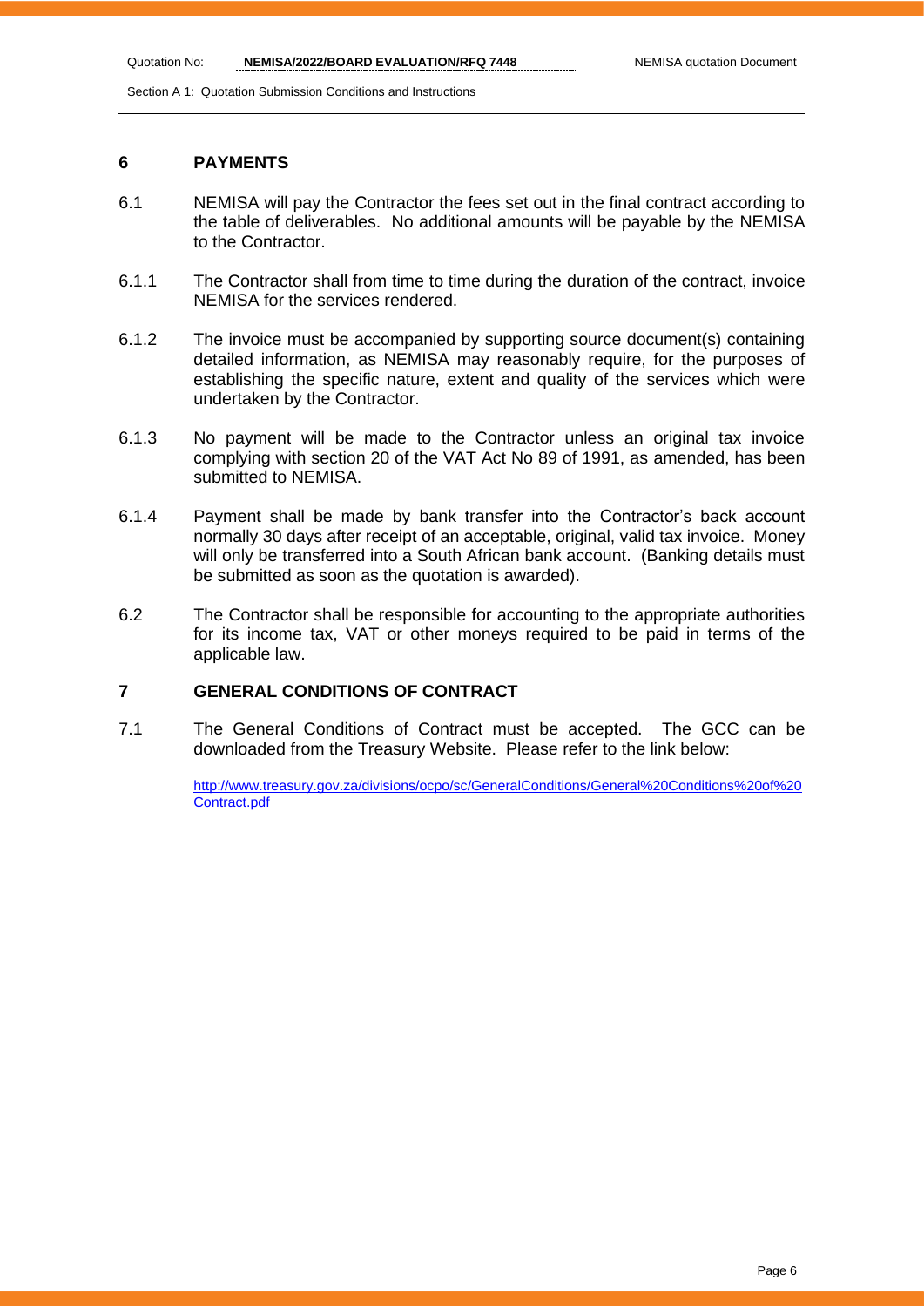Section A 2: Terms of Reference

# **TERMS OF REFERENCE (TOR)**

#### **REQUEST FOR QUOTATIONS FOR BOARD EVALUATIONS/ ASSESSMENTS**

#### **1. BACKGROUND**

NEMISA is a national public entity listed under the PFMA and registered as a non-profit Company under the Companies Act 71 of 2008. Principle 9 of the King IV Report indicates that "The governing body should ensure that the evaluation of its performance and that of its committees, its chair and its individual members, support continued improvement in its performance and effectiveness".

#### **2. PURPOSE**

NEMISA requires the services of an external service provider to evaluate the effectiveness of the Board in performing its functions.

The current Board comprises seven (6) Board members, one (1) executive Director being the Chief Executive Officer and an Independent Audit and Risk Committee Chairperson.

There are four (4) Board Sub-Committees as follows:

- 1. Human Resources, Remuneration and Nominations Committee
- 2. Social, Ethics and Transformation Committee
- 3. Programme and Academic Committee
- 4. Audit and Risk Committee

#### **3. SCOPE OF WORK**

#### **3.1. Board Evaluation Focus**

- **Board Evaluation**
- Self evaluation
- Peer Review
- Board Structure
- Board and Committee composition
- Diversity
- Competencies of the members(skills gap analysis)
- Board and Committee charters
- Frequency of meetings
- Board processes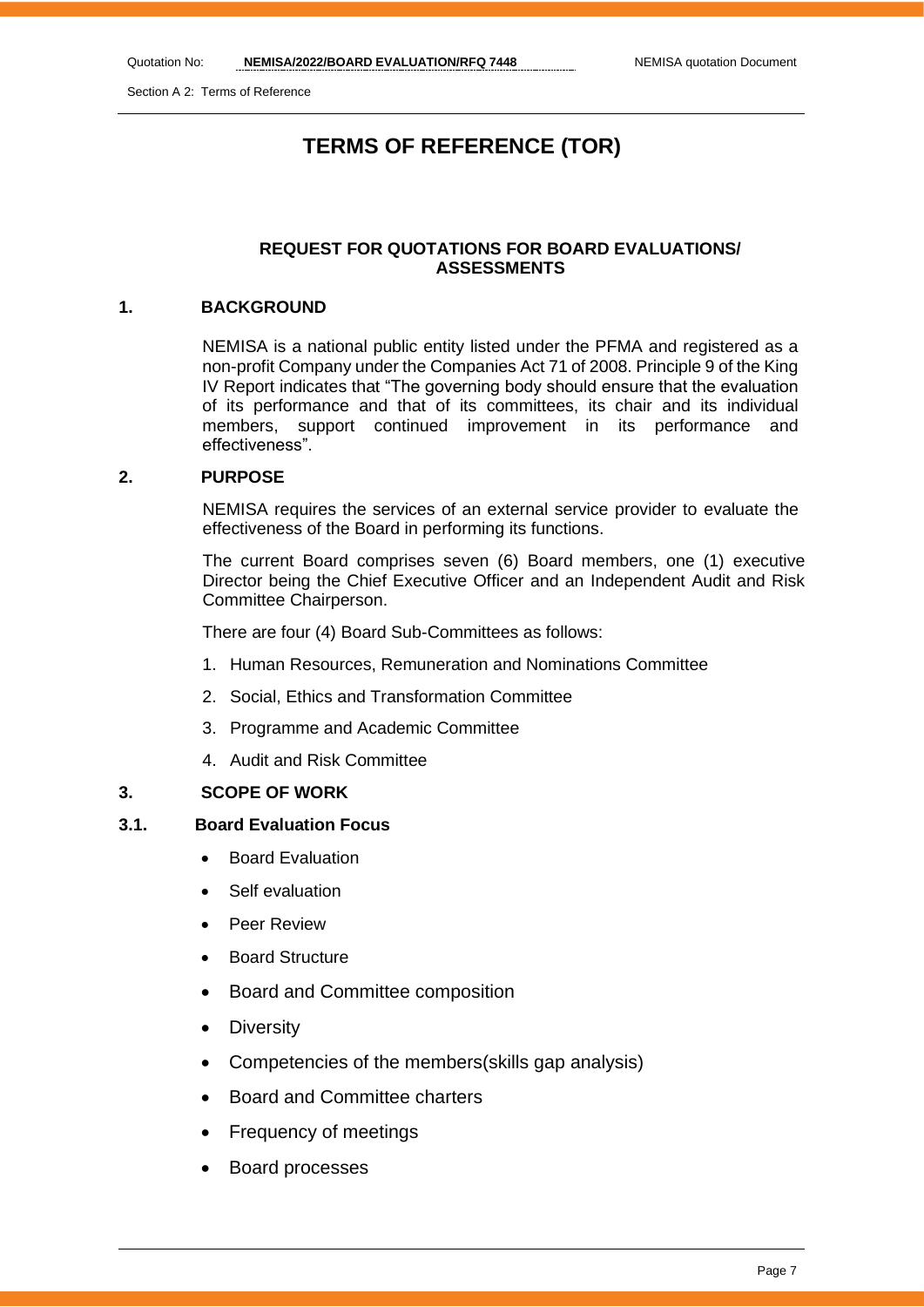Quotation No: **NEMISA/2022/BOARD EVALUATION/RFQ 7448** NEMISA quotation Document

Section A 2: Terms of Reference

#### **3.2 Dynamics and Functioning Annual Board**

- Calendar Information availability
- Interactions and communication with CEO and senior executives
- Board and Board Sub-Committee agendas
- Cohesiveness and quality of participation in Board meetings
- Chairperson's role

#### **3.3 Board's Role in Governance**

- Direction: Business strategy governance
- Monitoring: Monitoring of policies, systems and strategy implementation
- Supporting and advisory role

#### **4. COMPETENCY AND EXPERIENCE REQUIREMENTS**

- 4.1. Respondents shall indicate the names of the resources that will be providing the service to NEMISA as well as a comprehensive CV(s) of the proposed resource(s).
- 4.2. The successful service provider(s) shall have a proven track record in dealing with Board Evaluations/ Assessments for section 3A companies within the past three years.
- 4.3 Note that the experience of the key resource only shall be considered in the evaluation of this requirement.
- 4.4 Respondents shall provide a list of assignments where similar services for section 3A companies were provided in the past three years.
- 4.5 Respondents shall provide the names and contact details of at least three clients the public sector for whom a similar service was provided during the past three years.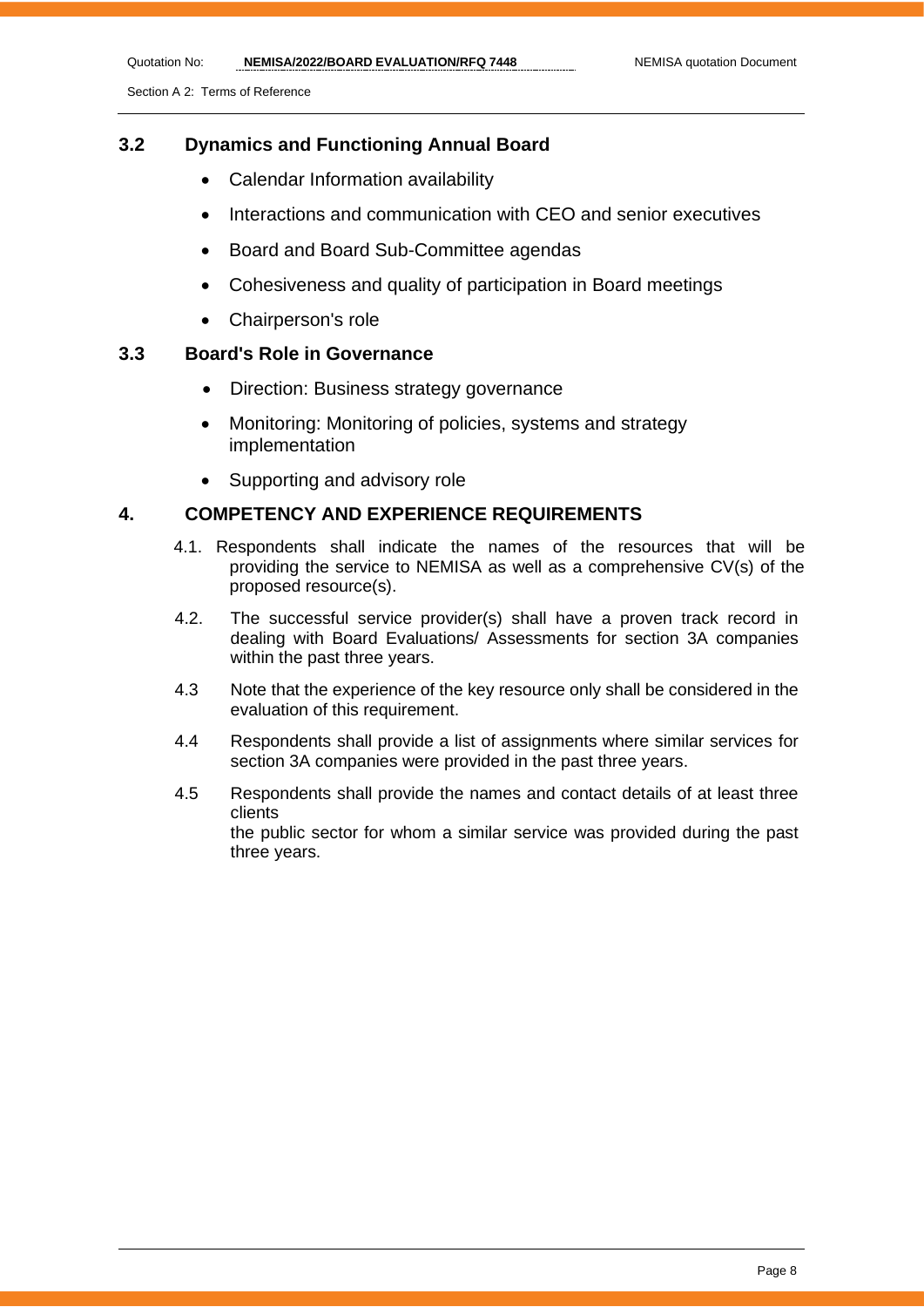Quotation No: **NEMISA/2022/BOARD EVALUATION/RFQ 7448** NEMISA quotation Document

Section A 2: Terms of Reference

#### **5. DELIVERABLES**

- 5.1 A report containing the results of the Board appraisal should be provided. The report should highlight the areas of good and satisfactory performance and those that require improvement. The report must include an action plan to improve performance for those areas identified as requiring improvement.
- 5.2 A report containing the results of the Board's self-evaluation and individual directors peer review on the performance of each other.
- 5.3 A report containing the results of the skills gap analysis should be provided and must include a recommendation on the Continuous Development Plan that should be undertaken by each Board member.
- 5.4 A high-level overview of the results of the appraisal should be presented to the Board.
- 5.5 A Board Development Framework and Action Plan must be provided for the ensuing financial year based on the outcomes of Board evaluation, self-evaluation and peer review.

#### **6. QUOTE**

The service provider shall provide a detailed quote which includes but is not limited to activities mentioned in item **3.1** above.

#### **7. CONTRACTING**

NEMISA reserves the right to appoint one or more service provider(s) to perform all or some of the required functions as it deems necessary.

#### **8. DURATION**

The aim of NEMISA is to have the deliverable finalised by 31 March 2022.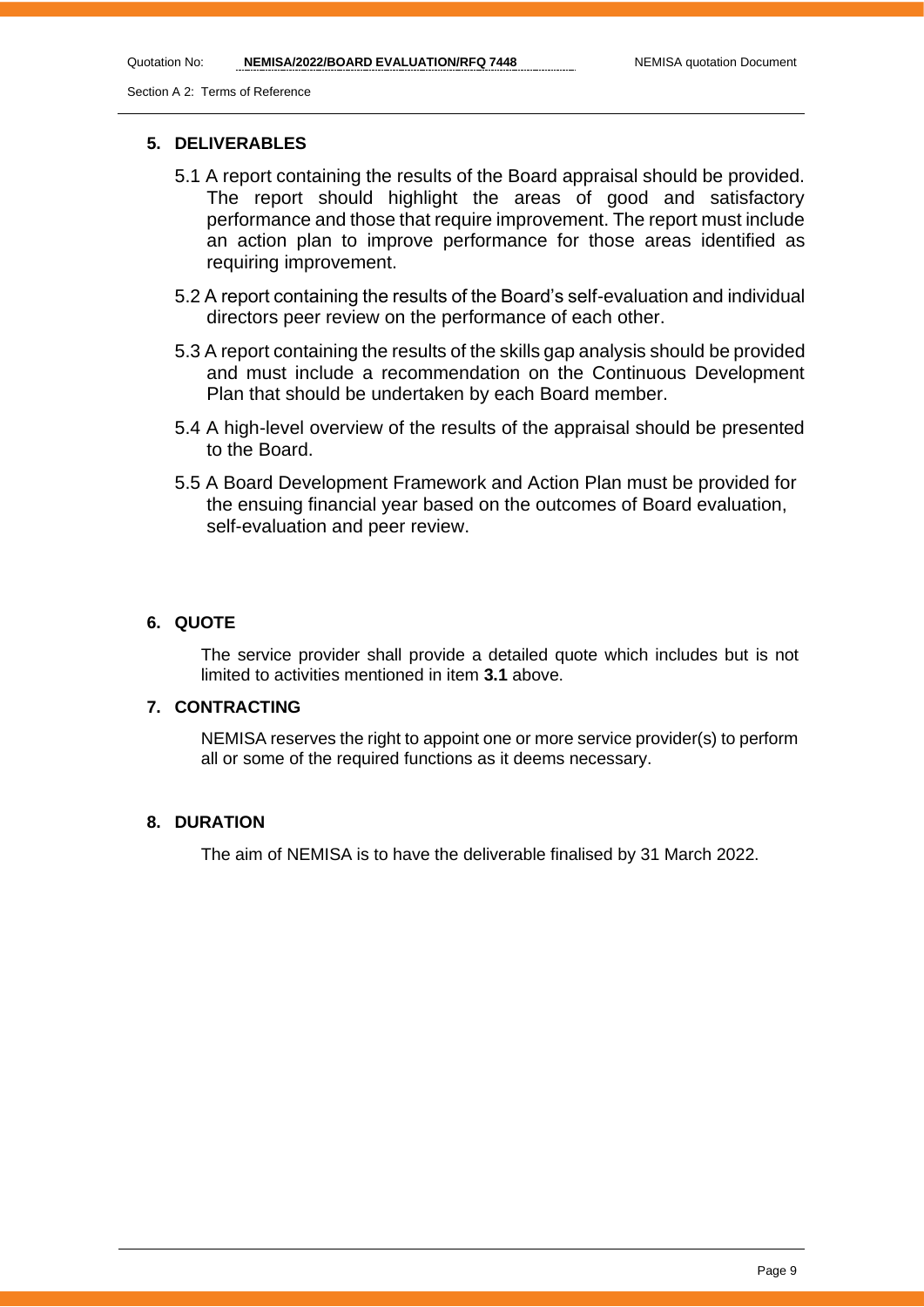Section A 3: Evaluation Process/ Criteria

**ALL BIDDERS MUST TAKE NOTE OF THE EVALUATION PROCESS THAT WILL BE FOLLOWED**

# **1 EVALUATION PROCESS**

#### **1.1 COMPLIANCE WITH MINIMUM REQUIREMENTS**

1.1.1 All quotations duly lodged as specified in the Request for Quotation will be examined to determine compliance with quotation requirements and conditions. Quotations with obvious deviations from the requirements/conditions will be eliminated from further consideration.

> Failure to comply with or submit any one of the following items, will render a quotation non-responsive and will not be evaluated further.

|                  | <b>Description</b>                                      |            | <b>Compliant?</b> |
|------------------|---------------------------------------------------------|------------|-------------------|
| <b>Reference</b> |                                                         | <b>YES</b> | <b>NO</b>         |
| Part 1           | Signed Special Conditions of Quotation and Contract     |            |                   |
| Part 2           | <b>Tax Compliance Requirements</b>                      |            |                   |
| Part 3           | Completed and signed Declaration of Interest            |            |                   |
| Part 4           | Completed and signed Declaration of Bidders past Supply |            |                   |
|                  | Chain Management practices                              |            |                   |
| Part 5           | Completed and signed Certificate of Independent         |            |                   |
|                  | <b>Quotation Determination</b>                          |            |                   |
| Part 7           | Completed and signed Invitation to Quotation            |            |                   |
| Part 8           | Completed Pricing Schedule in the prescribed format     |            |                   |
| Part 12          | Proof of registration on the CSD                        |            |                   |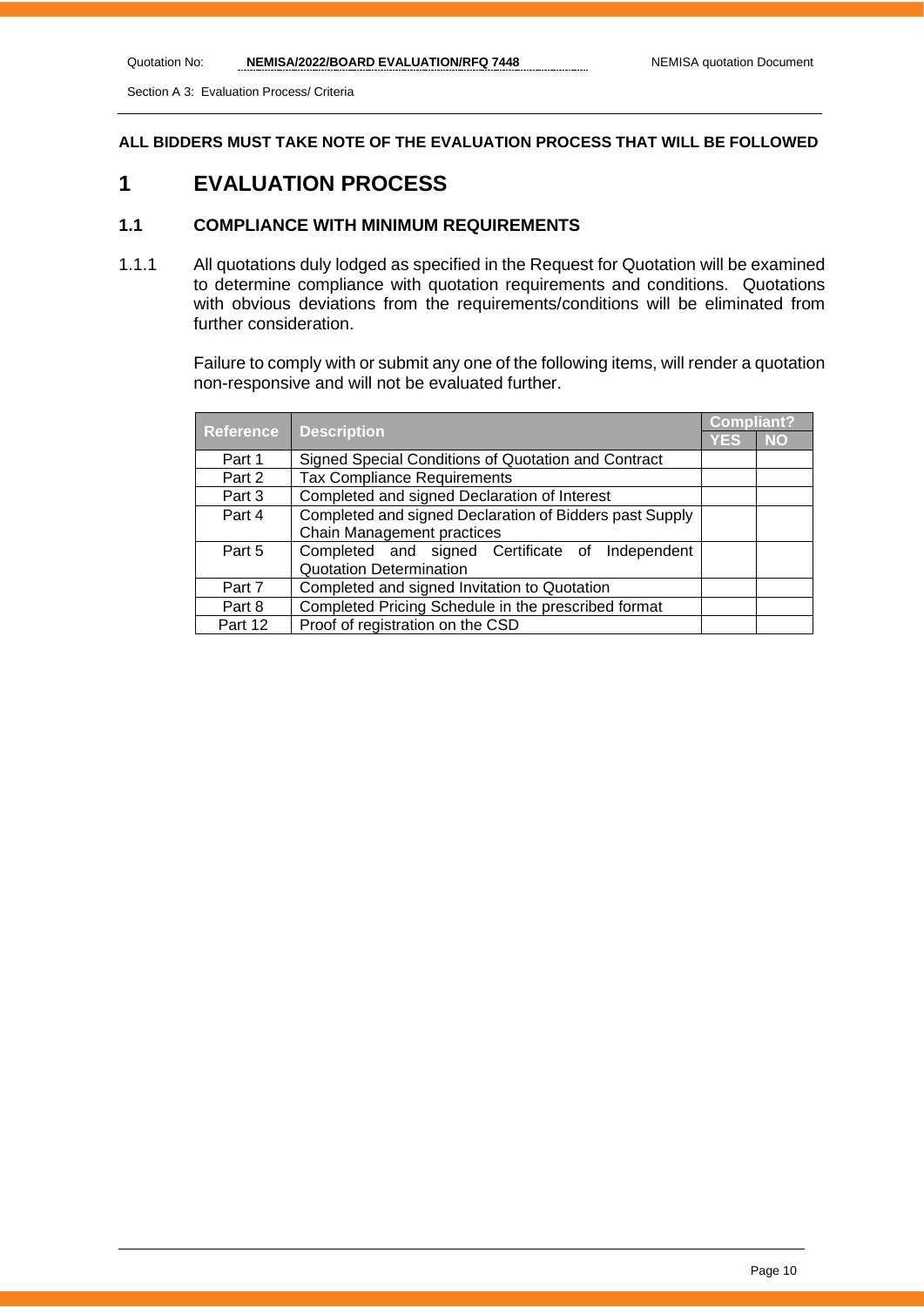Section A 3: Evaluation Process/ Criteria

### **1.2 DETERMINATION OF SCORE FOR FUNCTIONALITY**

1.2.1 The evaluation criteria and weights for functionality as indicated in the table in below, will apply.

|        | <b>FUNCTIONAL CRITERIA</b>                                                                                                                                                                                           | <b>MAXIMUM TO BE</b><br><b>AWARDED</b> |
|--------|----------------------------------------------------------------------------------------------------------------------------------------------------------------------------------------------------------------------|----------------------------------------|
|        | The Team leader must have the appropriate bachelor's degree and<br>registered with a professional institute.                                                                                                         | 25                                     |
| $\Box$ | In a position of bachelor's degree and registered with a<br>professional institute - 25 points                                                                                                                       |                                        |
| $\Box$ | No bachelors Degree - 0                                                                                                                                                                                              |                                        |
| $\Box$ | <b>Experience of the Bidder</b>                                                                                                                                                                                      |                                        |
|        | 10 years $-$ 15 points<br>$\circ$                                                                                                                                                                                    |                                        |
|        | 5 to 8 years $-$ 10 points<br>$\circ$                                                                                                                                                                                | 15                                     |
|        | 1 to 4 years $-5$ points<br>$\circ$                                                                                                                                                                                  |                                        |
|        | Less than one year experience $-0$ points<br>$\circ$                                                                                                                                                                 |                                        |
| $\Box$ | Experience of the core team working with the public sector in<br>conducting Board Evaluations/ Assessments.                                                                                                          |                                        |
|        | More than 20 years combined $-15$ points<br>$\circ$                                                                                                                                                                  |                                        |
|        | More than 10 years and up to 19 years $-$ 10 points<br>$\circ$                                                                                                                                                       | 15                                     |
|        | 5 years and up to 9 years - 5 points<br>$\circ$                                                                                                                                                                      |                                        |
|        | 4 years' and below experience $-$ 0 points<br>$\circ$                                                                                                                                                                |                                        |
| $\Box$ | The team leader has experience of leading individual or proposed<br>project team working on projects of a similar nature, including the<br>knowledge and expertise in the area of Board Evaluations/<br>Assessments. |                                        |
|        | 20 years combined experience $-30$ points<br>$\circ$                                                                                                                                                                 | 30                                     |
|        | 10 years up to 19 years - 20 points                                                                                                                                                                                  |                                        |
|        | 5 years up to 9 years - 10 points<br>$\circ$                                                                                                                                                                         |                                        |
|        | 4 years and below $-0$<br>$\circ$                                                                                                                                                                                    |                                        |
| $\Box$ | Contactable references                                                                                                                                                                                               |                                        |
|        | 3 or more references- 15 points<br>$\circ$                                                                                                                                                                           |                                        |
|        | 2 references - 10 points<br>$\circ$                                                                                                                                                                                  | 15                                     |
|        | 1 reference $-5$ points<br>$\circ$                                                                                                                                                                                   |                                        |
|        | Zero references $-0$ points<br>$\circ$                                                                                                                                                                               |                                        |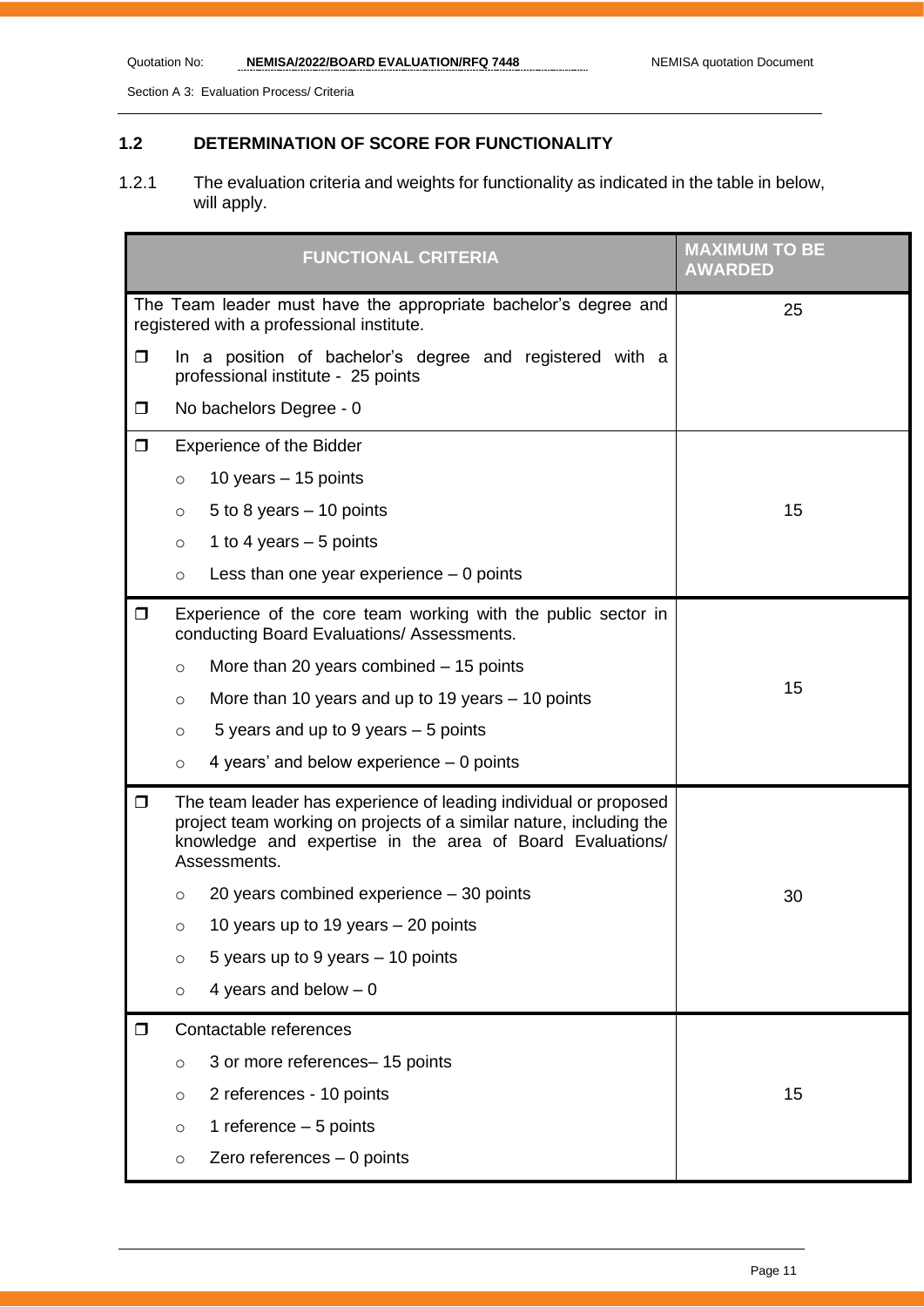Section A 3: Evaluation Process/ Criteria

| <b>FUNCTIONAL CRITERIA</b>             | MAXIMUM TO BE<br><b>AWARDED</b> |
|----------------------------------------|---------------------------------|
| <b>Maximum total for functionality</b> | 100                             |

- 1.2.2 The score for functionality shall be calculated as follows:
	- Each panel member shall award values for each individual criterion on a score sheet. The value scored for each criterion shall be multiplied with the specified weighting for the relevant criterion to obtain the marks scored for the various criteria. These marks should be added to obtain the total score for functionality.
	- $\Box$  The score of each panel member shall be added together and divided by the number of panel members to establish the average score obtained by each individual bidders for functionality.

#### **1.3 DETERMINATION OF SCORE FOR PRESENTATIONS**

1.3.1 NEMISA will not call for presentations.

#### **1.4 ELIMINATION OF PROPOSALS ON GROUNDS OF FUNCTIONALITY**

1.4.1 Quotations that score less than **80%** of the marks available for functionality will be eliminated from further consideration. Marks will therefore not be awarded for their cost proposals or for preference.

#### **1.5 PRICE AND B-BBEE STATUS LEVEL POINTS**

- 1.5.1 All remaining quotations will be evaluated as follows:
- 1.5.2 The 80/20 preference point system will be applied. Points for price and B-BBEE status level certificate will be awarded in accordance with the stipulations in the Preference Point Claim Form in terms of the Preferential Procurement Regulations, 2017.
- 1.5.3 If appropriate, implied contract price adjustments will be made to the cost proposals of all remaining quotations.
- 1.5.4 The point scored for the B-BBEE status level certificate for each acceptable quotation will now be added to the price point.
- 1.5.5 The Evaluation Committee may recommend that the contract be awarded to the bidders obtaining the highest aggregate mark as determined by 1.6.4 or to a lower scoring quotation on justifiable grounds.

#### **1.6 ADJUDICATION OF QUOTATION**

1.6.1 The relevant award structure will consider the recommendations and make the final award. The successful bidders will usually be the service provider scoring the highest number of points or it may be a lower scoring quotation on justifiable grounds or no award at all.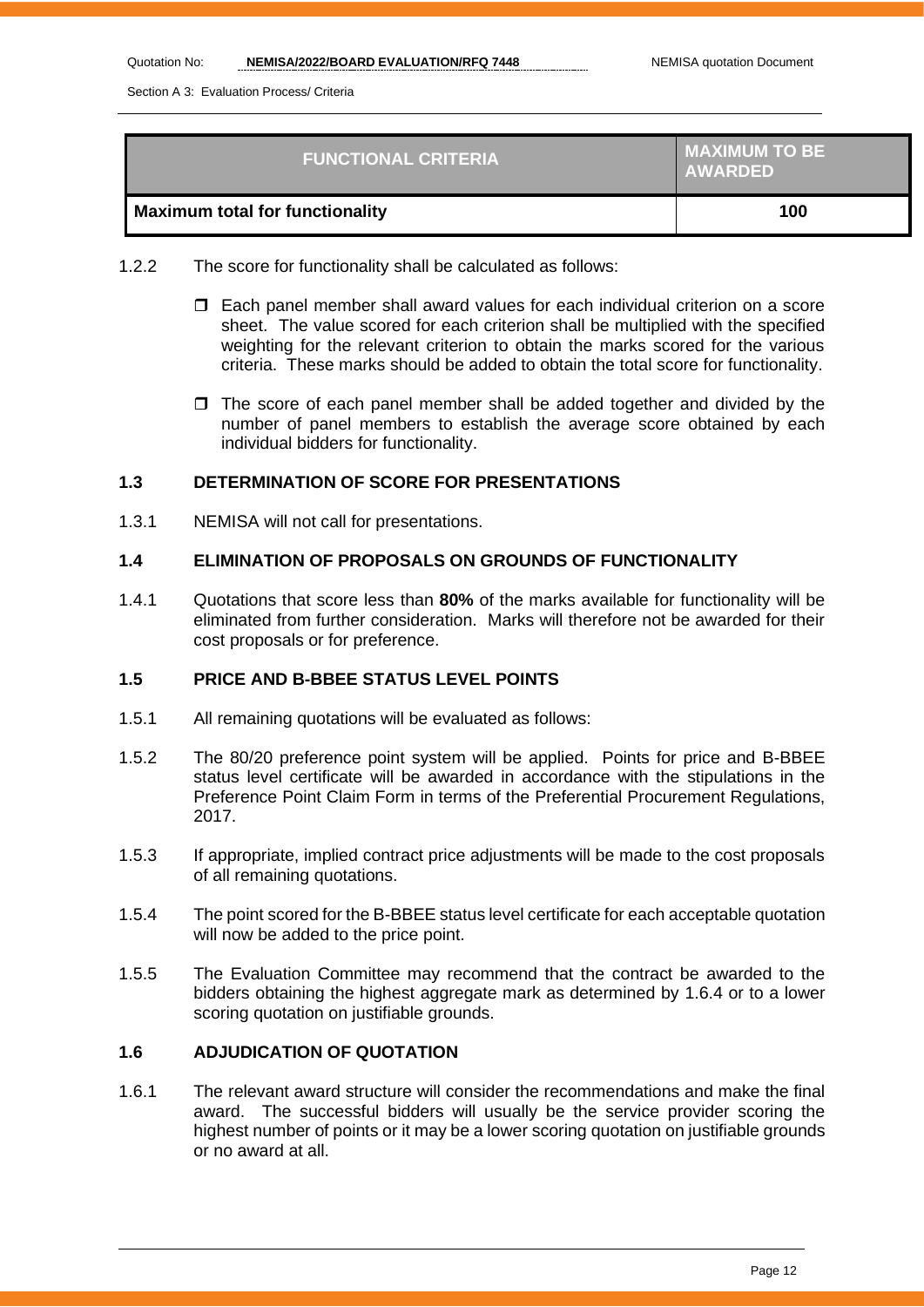Section A 4: Contract Form

# **CONTRACT FORM: RENDERING OF SERVICES**

THIS FORM MUST BE FILLED IN DUPLICATE BY BOTH THE SERVICE PROVIDER (PART 1) AND THE PURCHASER (PART 2). BOTH FORMS MUST BE SIGNED IN THE ORIGINAL SO THAT THE SERVICE PROVIDER AND THE PURCHASER WOULD BE IN POSSESSION OF ORIGINALLY SIGNED CONTRACTS FOR THEIR RESPECTIVE RECORDS.

#### **PART 1 (TO BE FILLED IN BY THE SERVICE PROVIDER)**

- 1. I/we hereby undertake to render services described in the attached quotation documents to NEMISA in accordance with the requirements and task directives/proposals specifications stipulated in Quotation Number NEMISA/2022/BOARD EVALUATION/RFQ 7448 at the price/s quoted. My/our offer/s remain binding upon me/us and open for acceptance by the Purchaser during the validity period indicated and calculated from the closing date of the quotation.
- 2. The following documents shall be deemed to form and be read and construed as part of this agreement:
- 2.1 Quotation documents, viz
	- $\Box$  Invitation to quotation
	- $\Box$  Tax clearance certificate
	- $\Box$  Pricing schedule(s)
	- Filled in terms of reference/task directive/proposal
	- Preference claims for Broad Based Black Economic Empowerment Status Level of Contribution in terms of the Preferential Procurement Regulations 2017;
	- D Declaration of interest
	- $\Box$  Declaration of bidders past SCM practices
	- **Special Conditions of Contract**
- 2.2 General Conditions of Contract
- 2.3 Other (specify)
- 3. I/we confirm that I/we have satisfied myself as to the correctness and validity of my/our quotation; that the price(s) and rate(s) quoted cover all the services specified in the quotation documents; that the price(s) and rate(s) cover all my obligations and I accept that any mistakes regarding price(s) and rate(s) and calculations will be at my own risk.
- 4. I/we accept full responsibility for the proper execution and fulfilment of all obligations and conditions devolving on me/us under this agreement as the principal liable for the due fulfilment of this contract.
- 5. I/we declare that I/we have no participation in any collusive practices with any bidders or any other person regarding this or any other quotation.
- 6. I confirm that I am duly authorised to sign this contract.

| NAME (PRINT)        | <b>WITNESSES</b> |
|---------------------|------------------|
| <b>CAPACITY</b>     |                  |
| <b>SIGNATURE</b>    | ာ                |
| <b>NAME OF FIRM</b> | DATE:            |
| DATE                |                  |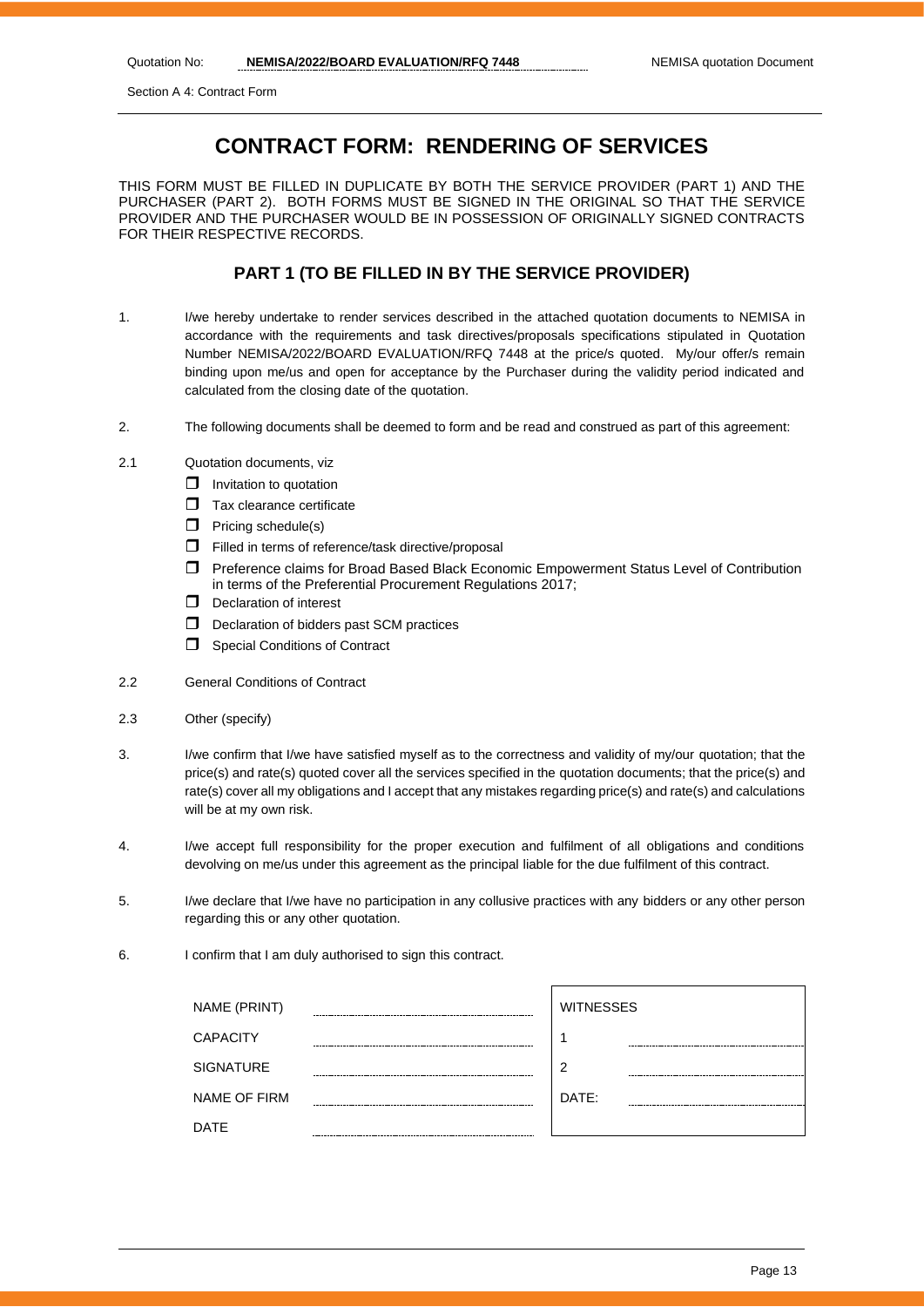Section A 4: Contract Form

# **CONTRACT FORM: RENDERING OF SERVICES**

#### **PART 2 (TO BE FILLED IN BY THE PURCHASER)**

- 1. I ……………………………………………………..……………… in my capacity as …………………………………………….. accept your quotation under reference number ……………………………………………. dated ……………………………………. for the rendering of services indicated hereunder and/or further specified in the annexures.
- 1. An official order indicating service delivery instructions is forthcoming.
- 2. I undertake to make payment for the services rendered in accordance with the terms and conditions of the contract within 30 (thirty) days after receipt of an invoice.

| <b>DESCRIPTION OF SERVICE</b> | PRICE (VAT INCL) | <b>COMPLETION</b><br><b>DATE</b> | <b>B-BBEE STATUS</b><br><b>LEVEL OF</b><br><b>CONTRIBUTION</b> |
|-------------------------------|------------------|----------------------------------|----------------------------------------------------------------|
|                               |                  |                                  |                                                                |
|                               |                  |                                  |                                                                |

3. I confirm that I am duly authorised to sign this contract.

| SIGNED AT             | ON |                  |
|-----------------------|----|------------------|
|                       |    |                  |
| NAME (PRINT)          |    |                  |
| SIGNATURE             |    |                  |
| <b>OFFICIAL STAMP</b> |    | <b>WITNESSES</b> |
|                       |    | $\overline{2}$   |
|                       |    | DATE:            |
|                       |    |                  |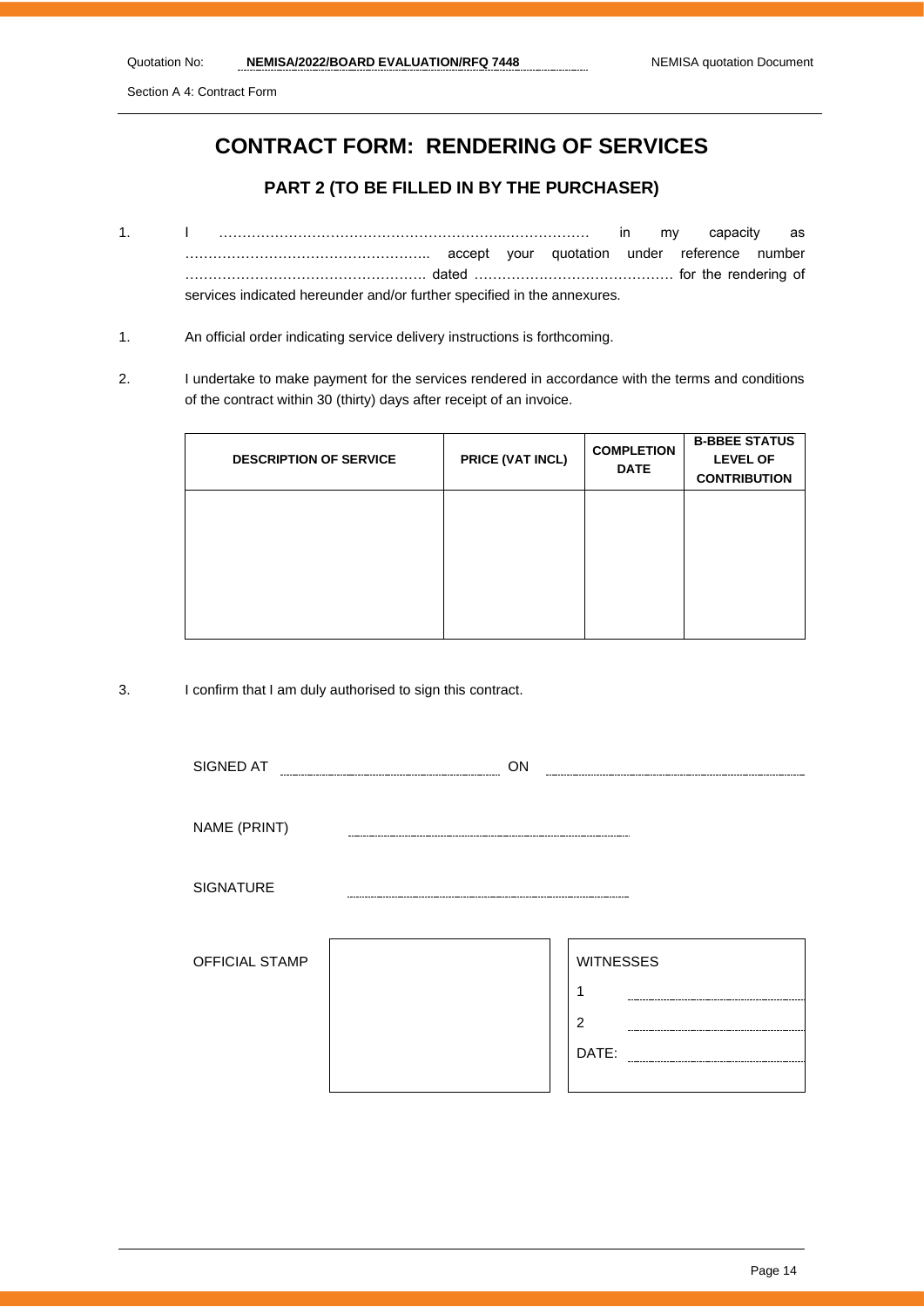# **SECTION B**

**This section must be completed and returned or supplied with quotations as prescribed.**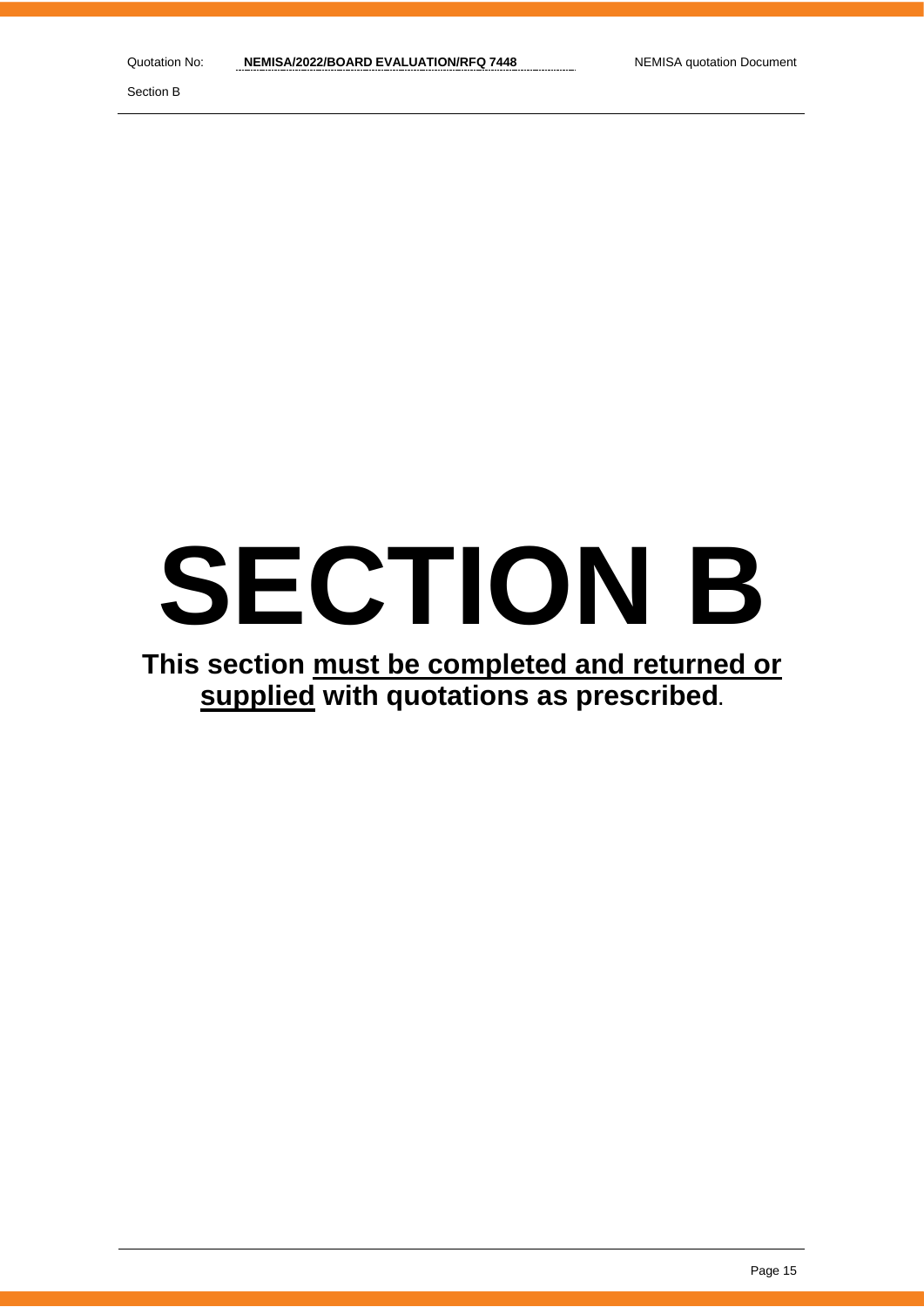# **SPECIAL CONDITIONS OF QUOTATION AND CONTRACT Return as Part 1**

|              | <b>SPECIAL CONDITIONS</b>                                                                                                                                                                                                                                                 |
|--------------|---------------------------------------------------------------------------------------------------------------------------------------------------------------------------------------------------------------------------------------------------------------------------|
|              |                                                                                                                                                                                                                                                                           |
| $\mathbf 1$  | <b>GENERAL</b>                                                                                                                                                                                                                                                            |
| 1.1          | The Bidders must clearly state if a deviation from these special conditions are offered and<br>the reason therefor. If an explanatory note is provided, the paragraph reference must be<br>indicated in a supporting appendix to the application submission.              |
| 1.2          | Should Bidders fail to indicate agreement/compliance or otherwise, the NEMISA will<br>assume that the Bidders is in compliance or agreement with the statement(s) as specified<br>in this quotation.                                                                      |
| 1.3          | Quotations not completed in this manner may be considered incomplete and rejected.                                                                                                                                                                                        |
| 1.4          | NEMISA shall not be liable for any expense incurred by the Bidders in the preparation<br>and submission of a quotation.                                                                                                                                                   |
| $\mathbf{2}$ | <b>CANCELLATION OF PROCUREMENT PROCESS</b>                                                                                                                                                                                                                                |
|              |                                                                                                                                                                                                                                                                           |
| 2.1          | This procurement process can be postponed or cancelled at any stage at the sole<br>discretion of NEMISA provided that such cancellation or postponement takes place prior<br>to entering into a contract with a specific service provider to which the quotation relates. |
| 3            | QUOTATION SUBMISSION CONDITIONS, INSTRUCTION AND EVALUATION<br><b>PROCESS/CRITERIA</b>                                                                                                                                                                                    |
| 3.1          | The Quotation submission conditions and instructions as well as the evaluation<br>process/criteria have been noted.                                                                                                                                                       |
| 4            | <b>NEGOTIATION AND CONTRACTING</b>                                                                                                                                                                                                                                        |
| 4.1          | NEMISA have the right to enter into negotiation with one or more Bidders regarding any<br>terms and conditions, including price(s), of a proposed contract.                                                                                                               |
| 4.2          | Under no circumstances will negotiation with any Bidders, including preferred Bidders,<br>constitute an award <sup>1</sup> or promise/ undertaking to award the contract.                                                                                                 |
| 4.3          | NEMISA shall not be obliged to accept the lowest or any quotation, offer or proposal.                                                                                                                                                                                     |
| 4.4          | A contract will only be deemed to be concluded when reduced to writing in a formal contract<br>and Service Level Agreement (if applicable) signed by the designated responsible person<br>of both parties. The designated responsible person of NEMISA is the CEO.        |
| 4.5          | NEMISA also reserves the right to enter into one contract with a Bidders for all required<br>functions or into more than one contract with different Bidders for different functions.                                                                                     |
|              |                                                                                                                                                                                                                                                                           |

<sup>1</sup> See GLOSSARY.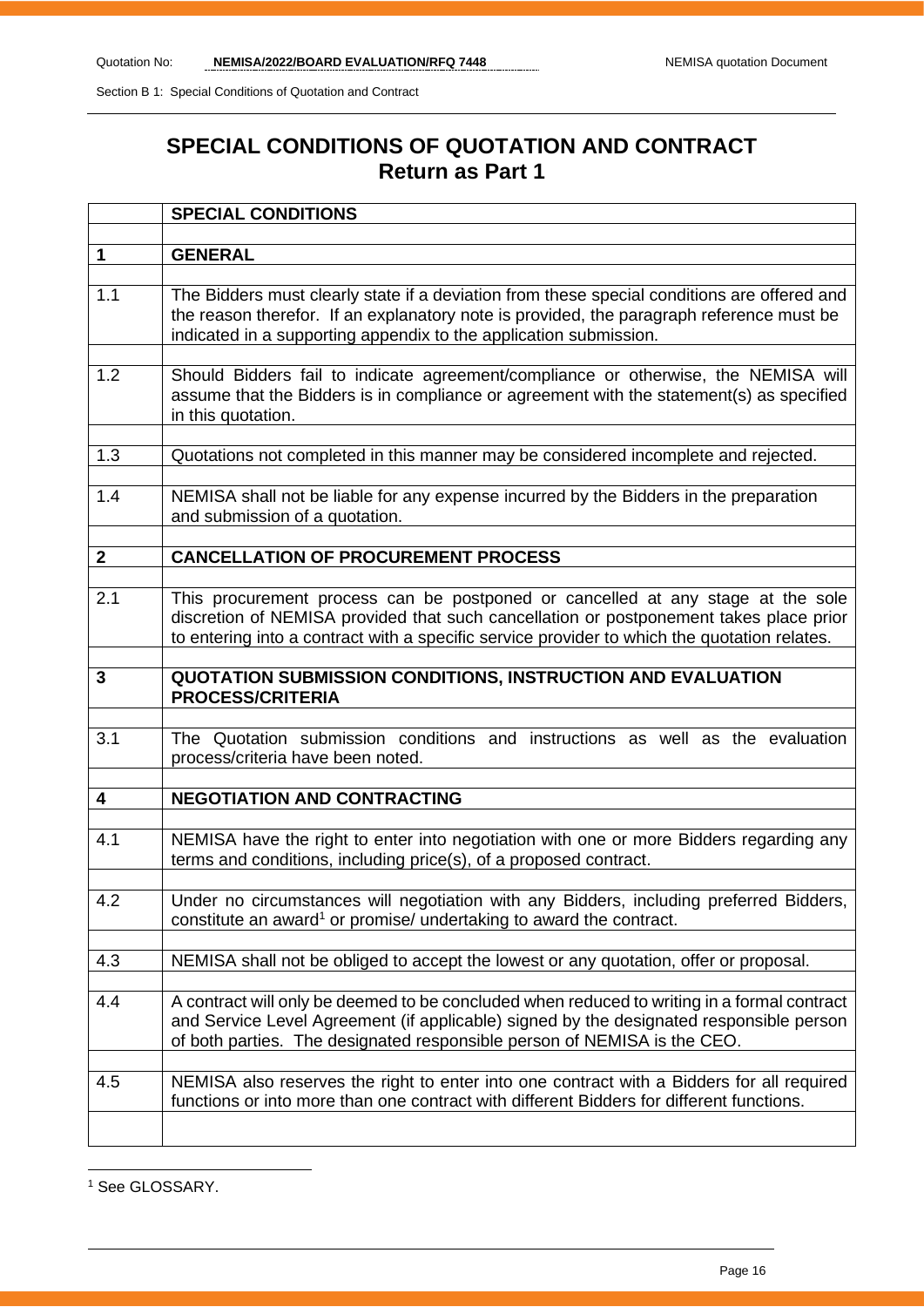| 5              | <b>ACCESS TO INFORMATION</b>                                                                                                                                                                                                                                                                                                                                                                         |
|----------------|------------------------------------------------------------------------------------------------------------------------------------------------------------------------------------------------------------------------------------------------------------------------------------------------------------------------------------------------------------------------------------------------------|
| 5.1            | All bidders will be informed of the status of their quotation once the procurement process<br>has been completed.                                                                                                                                                                                                                                                                                    |
| 5.2            | Requests for information regarding the quotation process will be dealt with in line with the<br>NEMISA SCM Policy and relevant legislation.                                                                                                                                                                                                                                                          |
| 6              | <b>REASONS FOR REJECTION</b>                                                                                                                                                                                                                                                                                                                                                                         |
| 6.1            | NEMISA shall reject a proposal for the award of a contract if the recommended Bidders<br>has committed a proven corrupt or fraudulent act in competing for the particular contract.                                                                                                                                                                                                                  |
| 6.2            | The NEMISA may disregard the quotation of any bidders if that bidders, or any of its<br>directors:<br>□ Have abused the SCM system of the NEMISA.<br>$\Box$ Have committed proven fraud or any other improper conduct in relation to such<br>system.<br>$\Box$ Have failed to perform on any previous contract and the proof exists.<br>Such actions shall be communicated to the National Treasury. |
| $\overline{7}$ | <b>GENERAL CONDITIONS OF CONTRACT</b>                                                                                                                                                                                                                                                                                                                                                                |
| 7.1            | The General Conditions of Contract must be accepted.                                                                                                                                                                                                                                                                                                                                                 |
| 8              | <b>ADDITIONAL INFORMATION REQUIREMENTS</b>                                                                                                                                                                                                                                                                                                                                                           |
| 8.1            | During evaluation of the quotations, additional information may be requested in writing from<br>Bidders. Replies to such request must be submitted, within 5 (five) working days or as<br>otherwise indicated. Failure to comply, may lead to your quotation being disregarded.                                                                                                                      |
| 8.2            | No additional information will be accepted from any individual Bidders without such<br>information having been requested                                                                                                                                                                                                                                                                             |
| 9              | <b>CONFIDENTIALITY</b>                                                                                                                                                                                                                                                                                                                                                                               |
| 9.1            | The quotation and all information in connection therewith shall be held in strict confidence<br>by Bidders and usage of such information shall be limited to the preparation of the<br>quotation. Bidders shall undertake to limit the number of copies of this document.                                                                                                                            |
| 10             | INTELLECTUAL PROPERTY, INVENTIONS AND COPYRIGHT                                                                                                                                                                                                                                                                                                                                                      |
| 10.1           | Copyright of all documentation relating to this contract belongs to the client. The successful<br>Bidders may not disclose any information, documentation or products to other clients<br>without the written approval of the accounting authority or the delegate.                                                                                                                                  |
| 10.2           | This paragraph shall survive termination of this contract.                                                                                                                                                                                                                                                                                                                                           |
| 11             | <b>NON-COMPLIANCE WITH DELIVERY TERMS</b>                                                                                                                                                                                                                                                                                                                                                            |
| 11.1           | As soon as it becomes known to the contractor that he/she will not be able to deliver the<br>services within the delivery period and/or against the quoted price and/or as specified,                                                                                                                                                                                                                |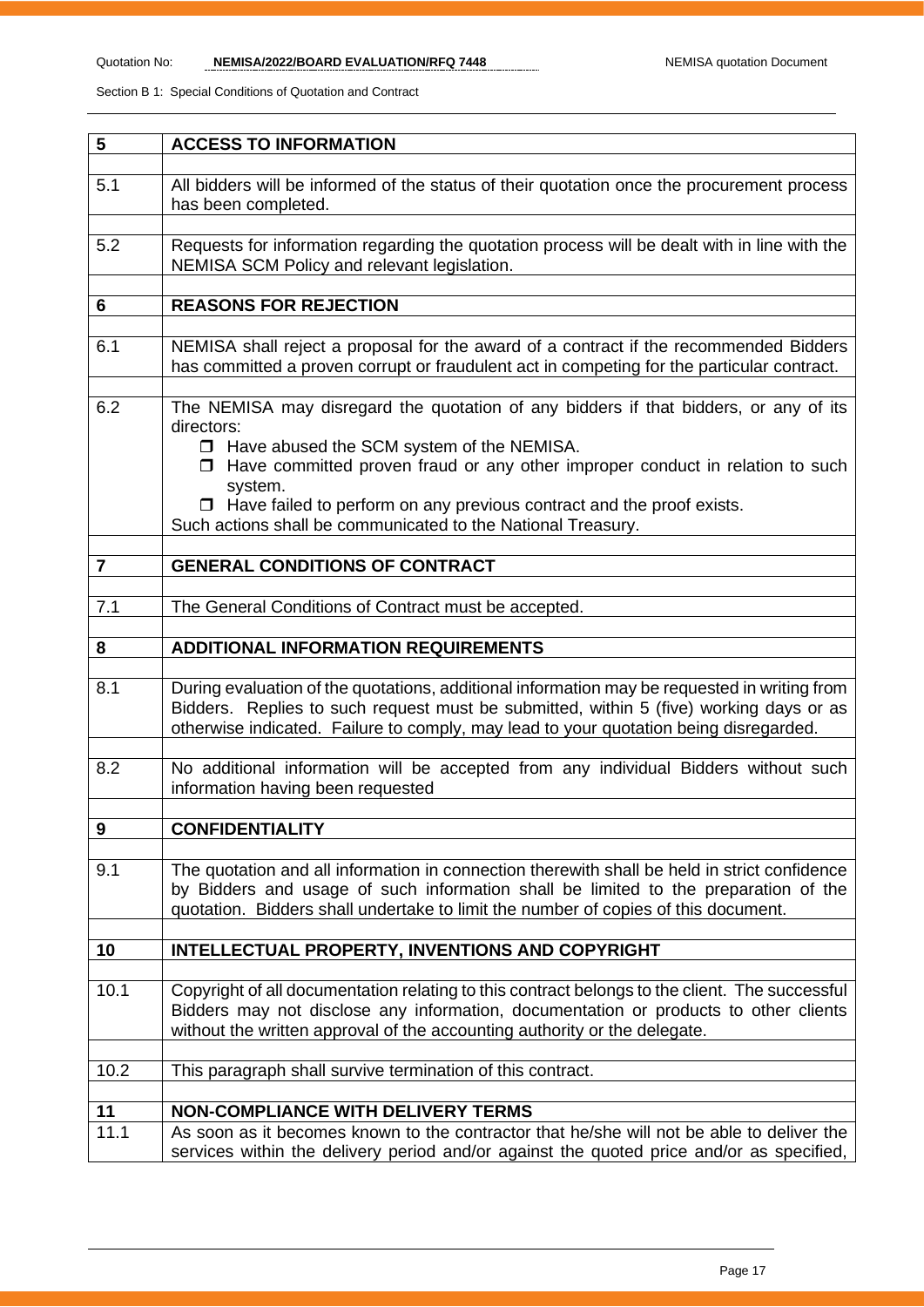|      | NEMISA must be given immediate written notice to this effect. NEMISA reserves the right<br>to implement remedies as provided for in the GCC.                                                                                                                                                                                                                                             |
|------|------------------------------------------------------------------------------------------------------------------------------------------------------------------------------------------------------------------------------------------------------------------------------------------------------------------------------------------------------------------------------------------|
| 12   | <b>WARRANTS</b>                                                                                                                                                                                                                                                                                                                                                                          |
| 12.1 | The Contractor warrants that it is able to conclude this Agreement to the satisfaction of<br>NEMISA.                                                                                                                                                                                                                                                                                     |
| 13   | PARTIES NOT AFFECTED BY WAIVER OR BREACHES                                                                                                                                                                                                                                                                                                                                               |
| 13.1 | The waiver (whether express or implied) by any Party of any breach of the terms or<br>conditions of this contract by the other Party shall not prejudice any remedy of the waiving<br>party in respect of any continuing or other breach of the terms and conditions hereof.                                                                                                             |
| 13.2 | No favour, delay, relaxation or indulgence on the part of any Party in exercising any power<br>or right conferred on such Party in terms of this contract shall operate as a waiver of such<br>power or right nor shall any single or partial exercise of any such power or right under this<br>agreement.                                                                               |
| 14   | <b>RETENTION</b>                                                                                                                                                                                                                                                                                                                                                                         |
| 14.1 | On termination of this agreement, the contractor shall, on demand hand over all<br>documentation provided as part of the project and all deliverables, etc., without the right of<br>retention, to NEMISA.                                                                                                                                                                               |
| 14.2 | No agreement to amend or vary a contract or order or the conditions, stipulations or<br>provisions thereof shall be valid and of any force and effect unless such agreement to<br>amend or vary is entered into in writing and signed by the contracting parties. Any waiver<br>of the requirement that the agreement to amend or vary shall be in writing, shall also be in<br>writing. |
| 15   | <b>CENTRAL SUPPLIER DATABASE</b>                                                                                                                                                                                                                                                                                                                                                         |
| 15.1 | It is a requirement that all suppliers/ services providers to NEMISA shall be registered on<br>the National Treasury Central Supplier Database (CSD).                                                                                                                                                                                                                                    |
| 15.2 | Bidders are therefore required to register as a supplier on the CSD before submitting a<br>quotation.                                                                                                                                                                                                                                                                                    |
|      | The CSD website can be accessed on the following link:<br>http://ocpo.treasury.gov.za/Pages/default.aspx                                                                                                                                                                                                                                                                                 |
| 15.3 | Bidders are therefore required to submit proof of their registration on the CSD, or if not yet<br>registered, provide proof of their application to be registered, with their quotation.                                                                                                                                                                                                 |
| 15.4 | No quotation will be awarded and a contract concluded with a bidders who is not registered<br>on the CSD.                                                                                                                                                                                                                                                                                |
| 16   | <b>FORMAT OF QUOTATIONS</b>                                                                                                                                                                                                                                                                                                                                                              |
|      |                                                                                                                                                                                                                                                                                                                                                                                          |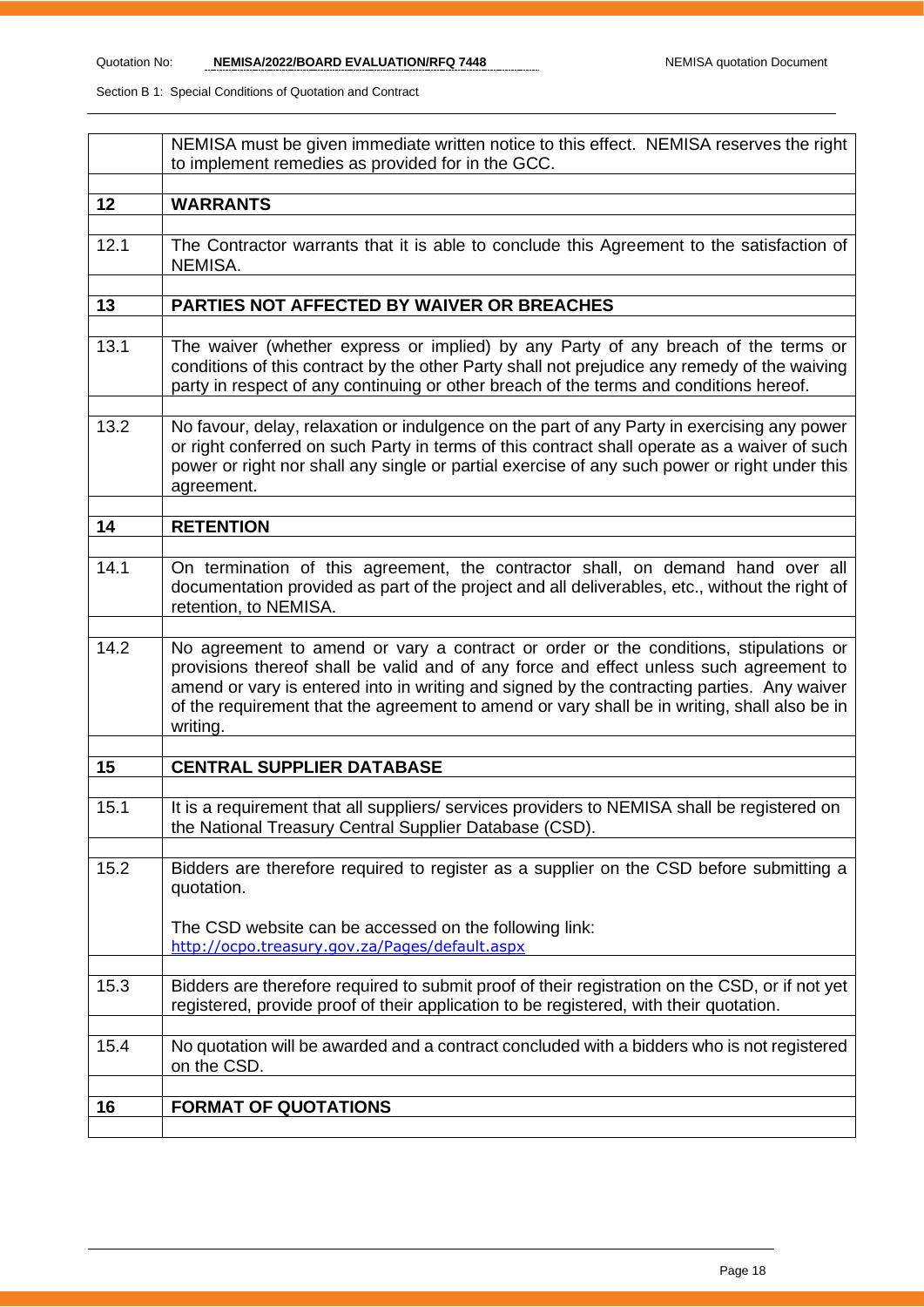| 16.1   | Bidders must complete all the necessary quotation documents and undertakings required<br>in this quotation document. Bidders are advised that their proposal should be concise,<br>written in plain English and simply presented.                        |
|--------|----------------------------------------------------------------------------------------------------------------------------------------------------------------------------------------------------------------------------------------------------------|
| 16.2   | Bidders are to set out their proposal in the format prescribed hereunder. This means<br>that the proposal must be structured in the parts noted below. Information not submitted<br>in the relevant part, may not be considered for evaluation purposes. |
| 16.3   | Part 1: Special Conditions of Quotation and Contract                                                                                                                                                                                                     |
| 16.3.1 | Bidders must initial each page and sign the last page and return the Special Conditions of<br>quotation and Contract (Section B-1).                                                                                                                      |
|        | Quotations submitted without a completed Special Conditions of Quotation form will be<br>deemed to be non-responsive.                                                                                                                                    |
| 16.4   | Part 2: SARS Tax Clearance Certificate(s)                                                                                                                                                                                                                |
|        |                                                                                                                                                                                                                                                          |
| 16.4.1 | Bidders must ensure compliance with their tax obligations.                                                                                                                                                                                               |
|        | Bidders are required to submit their unique personal identification number (PIN) issued by<br>SARS to enable the organ of state to view the taxpayer's profile and tax status.                                                                           |
|        | Application for tax compliance status (TCS) or PIN may also be made via e-filing. In order<br>to use this provision, taxpayers will need to register with SARS as e-filers through the<br>website www.sars.gov.za.                                       |
|        | Bidders may also submit a printed TCS together with the quotation.                                                                                                                                                                                       |
|        | In quotations where consortia/joint ventures/sub-contractors are involved, each party must<br>submit a separate proof of TCS/ PIN/ CSD number.                                                                                                           |
|        | Where no TCS is available, but the bidders is registered on the Central Supplier Database<br>(CSD), a CSD number must be provided.                                                                                                                       |
|        | Quotations submitted without any one of the above particulars, will be deemed to be non-<br>responsive.                                                                                                                                                  |
| 16.5   | Part 3: Declaration of Interest                                                                                                                                                                                                                          |
|        |                                                                                                                                                                                                                                                          |
| 16.5.1 | Each party to the quotation must complete and return the "Declaration of Interest" (Section<br>$B-2$ ).                                                                                                                                                  |
|        | Quotations submitted without a complete and signed Declaration of Interest will be<br>deemed to be non-responsive.                                                                                                                                       |
| 16.6   | Part 4: Declaration of Bidders past Supply Chain Management practices                                                                                                                                                                                    |
|        |                                                                                                                                                                                                                                                          |
| 16.6.1 | Each party to the quotation must complete and return the "Declaration of bidders past<br>Supply Chain Management practices" (Section B-3).                                                                                                               |
|        | Quotations submitted without a completed and signed Declaration of bidders past Supply<br>Chain Management practices will be deemed non-responsive.                                                                                                      |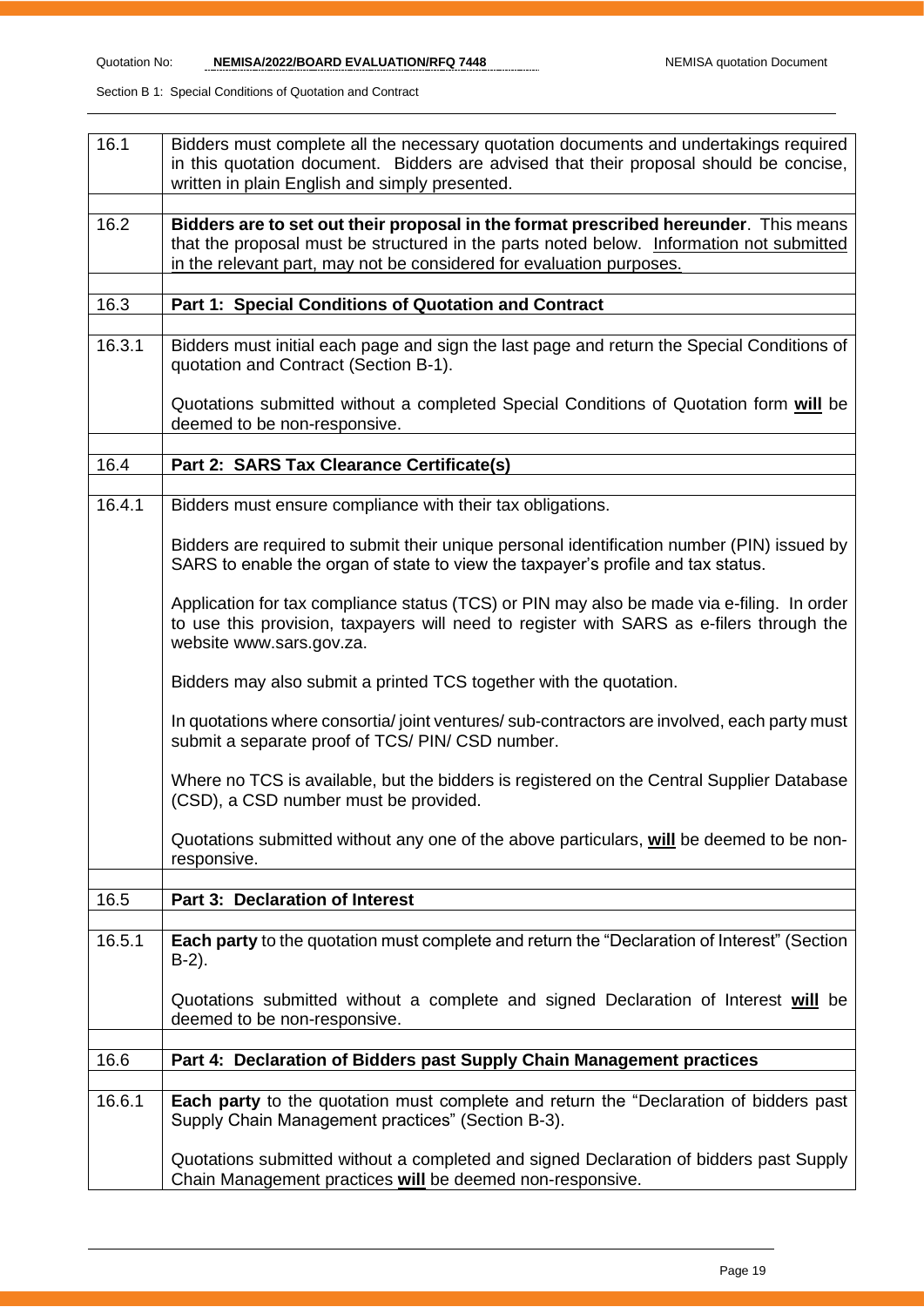| 16.7    | Part 5: Certificate of Independent Quotation Determination                                                                                              |  |  |  |
|---------|---------------------------------------------------------------------------------------------------------------------------------------------------------|--|--|--|
|         |                                                                                                                                                         |  |  |  |
| 16.7.1  | <b>Each party</b> to the quotation must complete and sign the Certificate (Section B-4).                                                                |  |  |  |
|         | Quotations submitted without a completed and signed Certificate of Independent Quotation                                                                |  |  |  |
|         | Determination will be deemed non-responsive.                                                                                                            |  |  |  |
|         |                                                                                                                                                         |  |  |  |
| 16.8    | Part 6: Preference Points Claim Form in terms of the Preferential Procurement                                                                           |  |  |  |
|         | <b>Regulations 2017</b>                                                                                                                                 |  |  |  |
| 16.8.1  | Bidders must complete, sign and return the full "Preference Points Claim Form" (Section                                                                 |  |  |  |
|         | B-5) document.                                                                                                                                          |  |  |  |
|         |                                                                                                                                                         |  |  |  |
|         | In addition, a valid BEE certificate must be submitted.                                                                                                 |  |  |  |
|         |                                                                                                                                                         |  |  |  |
|         | Quotes submitted without a completed and signed Preference Points Claim Form and a<br>valid BEE certificate will be awarded zero points for preference. |  |  |  |
|         |                                                                                                                                                         |  |  |  |
| 16.9    | Part 7: Invitation to Quotation                                                                                                                         |  |  |  |
|         |                                                                                                                                                         |  |  |  |
| 16.9.1  | Bidders must complete, sign and return the full "Invitation to Quotation" (Section B-6)                                                                 |  |  |  |
|         | document.                                                                                                                                               |  |  |  |
|         | Quotations submitted without a completed and signed Invitation to Quotation will be                                                                     |  |  |  |
|         | deemed to be non-responsive.                                                                                                                            |  |  |  |
|         |                                                                                                                                                         |  |  |  |
| 16.10   | Part 8: Pricing Schedule                                                                                                                                |  |  |  |
| 16.10.1 | Any budget amount that may be indicated in this document shall be deemed to be a guide                                                                  |  |  |  |
|         | only and Bidders are expected to submit a costing that is fair and reasonable.                                                                          |  |  |  |
|         |                                                                                                                                                         |  |  |  |
| 16.10.2 | All costs related to this assignment are to be allowed for in the pricing schedule and in the                                                           |  |  |  |
|         | formats prescribed and must be returned as part of the submission (Section B-7).                                                                        |  |  |  |
|         | Quotations submitted without a price or with an incomplete price, will be deemed to be                                                                  |  |  |  |
|         | non-responsive.                                                                                                                                         |  |  |  |
|         |                                                                                                                                                         |  |  |  |
| 16.10.3 |                                                                                                                                                         |  |  |  |
|         | Rates for the first year of the contract must be firm and must be indicated in the formats                                                              |  |  |  |
|         | prescribed. All normal operating costs and out of pocket expenses such as photocopies,                                                                  |  |  |  |
|         | telephone calls, printing, travel, etc. must be covered in the rates quoted.                                                                            |  |  |  |
|         |                                                                                                                                                         |  |  |  |
| 16.10.4 | A pricing schedule with one of the specified elements (fees and reimbursable costs)<br>omitted from the costing, may be considered non-responsive.      |  |  |  |
|         |                                                                                                                                                         |  |  |  |
| 16.10.5 | Fees:                                                                                                                                                   |  |  |  |
|         |                                                                                                                                                         |  |  |  |
|         | The budgeted days/ hours and applicable rates of all team members as per the pricing<br>□                                                               |  |  |  |
|         | schedule.                                                                                                                                               |  |  |  |
| 16.10.6 | Reimbursable costs                                                                                                                                      |  |  |  |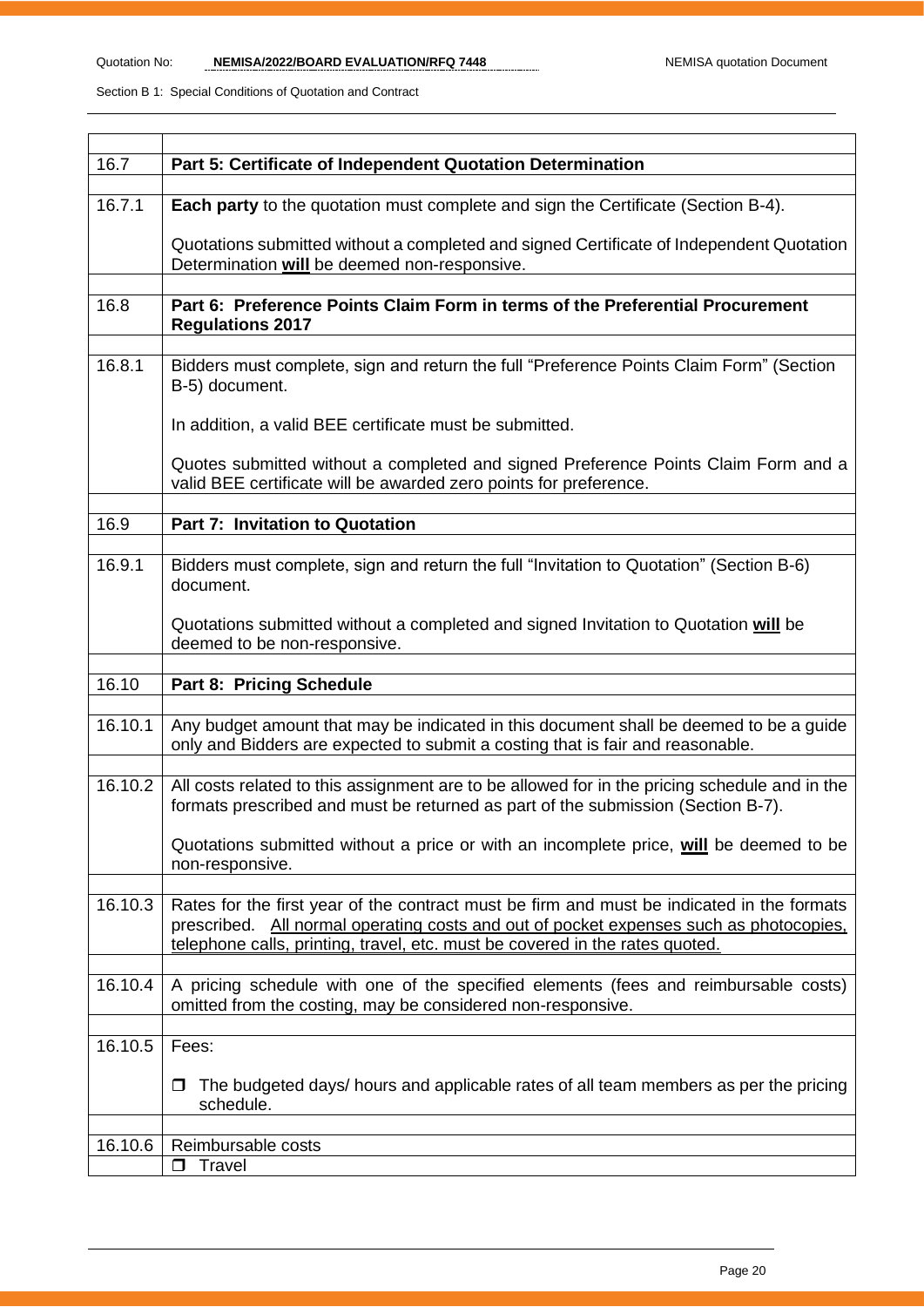|         | Only economy class flights are to be used.<br>Preferably Group A hire cars are to be used. In circumstances where good<br>motivation exist, Group B hire cars may be used. The difference in cost between<br>Group B and more expensive options, will be borne by the service provider.<br>A rate per kilometre for the use of a personal vehicles must be quoted.                                                                     |  |  |  |  |
|---------|----------------------------------------------------------------------------------------------------------------------------------------------------------------------------------------------------------------------------------------------------------------------------------------------------------------------------------------------------------------------------------------------------------------------------------------|--|--|--|--|
|         | VAT: Value Added Tax must be included and shown separately.<br>$\Box$                                                                                                                                                                                                                                                                                                                                                                  |  |  |  |  |
| 16.11   | Part 9: Technical approach                                                                                                                                                                                                                                                                                                                                                                                                             |  |  |  |  |
|         |                                                                                                                                                                                                                                                                                                                                                                                                                                        |  |  |  |  |
| 16.11.1 | Bidders must submit a description of the methodology and approach that will be used to<br>perform the work as set out in the Terms of Reference. This methodology and approach<br>must demonstrate the Bidders understanding of the requirement and also of the<br>environment.                                                                                                                                                        |  |  |  |  |
| 16.11.2 | Bidders must, at least cover the under-mentioned in their technical approach and return<br>as part of their submission:                                                                                                                                                                                                                                                                                                                |  |  |  |  |
|         | $\Box$ Describe, in detail, exactly how they propose to carry out the activities to achieve the<br>outcomes identified in the terms of reference. They should identify any possible<br>problems that might hinder delivery and indicate how they will avoid, or overcome<br>such problems.                                                                                                                                             |  |  |  |  |
|         | Describe how the work will be managed. Provide an organisation chart clearly<br>$\Box$<br>indicating:                                                                                                                                                                                                                                                                                                                                  |  |  |  |  |
|         | The lines of reporting and supervision within the Bidders team.<br>п                                                                                                                                                                                                                                                                                                                                                                   |  |  |  |  |
|         | The lines of reporting between the Bidders and the NEMISA and other<br>п<br>stakeholders, if applicable.                                                                                                                                                                                                                                                                                                                               |  |  |  |  |
|         | Identify the position(s) involved in the direct delivery of the service to be provided and<br>□<br>in the overall management of the work and name the people who will fill these<br>positions.                                                                                                                                                                                                                                         |  |  |  |  |
| 16.11.3 | Provide a project plan of activities. In addition to providing details of the estimated number<br>of work days for each activity, Bidders are to supply a detailed timetable that identifies<br>when certain activities will be undertaken and over what period they will be spread. The<br>timing of activities, the time needed to complete them, and the order in which they will be<br>undertaken must be explained and justified. |  |  |  |  |
| 16.11.4 | Please note that Part 9 should be no longer than 20 single-sided A4 pages in Arial 11 (font<br>size).                                                                                                                                                                                                                                                                                                                                  |  |  |  |  |
| 16.12   | Part 10: Team details                                                                                                                                                                                                                                                                                                                                                                                                                  |  |  |  |  |
|         |                                                                                                                                                                                                                                                                                                                                                                                                                                        |  |  |  |  |
| 16.12.1 | In this part that must be returned as part of the submission, Bidders must provide details<br>of the team named in the previous part.                                                                                                                                                                                                                                                                                                  |  |  |  |  |
| 16.12.2 | For each team member there must be:                                                                                                                                                                                                                                                                                                                                                                                                    |  |  |  |  |
|         |                                                                                                                                                                                                                                                                                                                                                                                                                                        |  |  |  |  |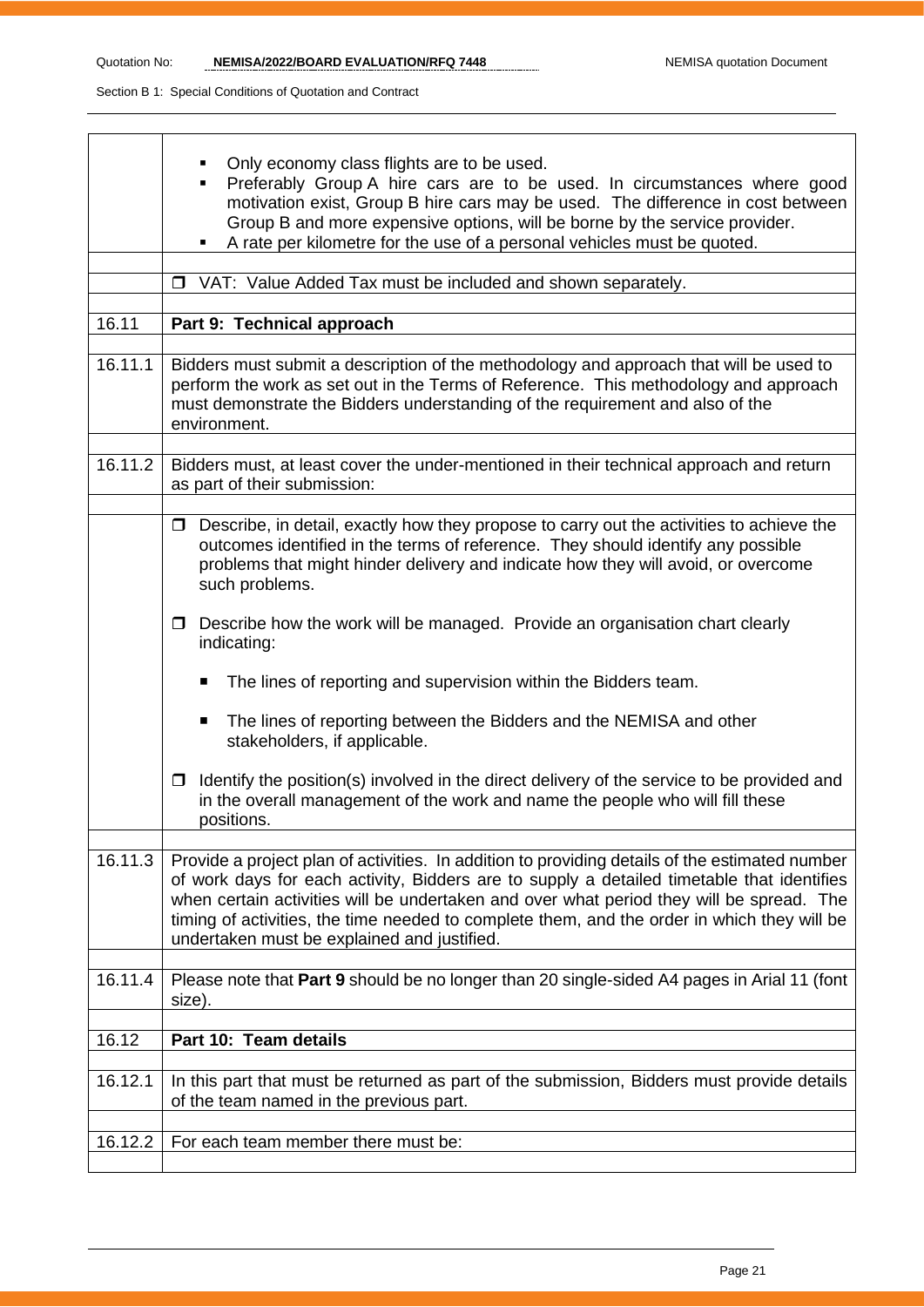|         | A complete curriculum vitae confirming suitability for the position. A format is provided<br>$\Box$                                                  |  |  |  |  |
|---------|------------------------------------------------------------------------------------------------------------------------------------------------------|--|--|--|--|
|         |                                                                                                                                                      |  |  |  |  |
|         | as a guideline only for the compilation of the CVs.                                                                                                  |  |  |  |  |
|         |                                                                                                                                                      |  |  |  |  |
| 16.13   | Part 11: Experience in this field                                                                                                                    |  |  |  |  |
|         |                                                                                                                                                      |  |  |  |  |
| 16.13.1 | Bidders should provide in this part, and return as part the submission, at least the following<br>information.                                       |  |  |  |  |
|         | Details of contracts for similar work within the last 5 years.                                                                                       |  |  |  |  |
|         | Contact details of a maximum of 3 organisations for which work was done.<br>$\Box$                                                                   |  |  |  |  |
|         |                                                                                                                                                      |  |  |  |  |
| 16.14   | Part 12: Registration on the CSD                                                                                                                     |  |  |  |  |
|         |                                                                                                                                                      |  |  |  |  |
| 16.14.1 | In this part, bidders must submit proof of their registration, or proof that they have applied<br>for registration on the Central Supplier Database. |  |  |  |  |
|         | Quotations submitted without the required proof, will be deemed to be non-responsive.                                                                |  |  |  |  |
|         |                                                                                                                                                      |  |  |  |  |
| 16.15   | <b>Part 13: Registration Certificates</b>                                                                                                            |  |  |  |  |
|         |                                                                                                                                                      |  |  |  |  |
| 16.15.1 | Insert any requirements for registration with professional bodies here                                                                               |  |  |  |  |
|         | Quotations submitted without a completed and signed Invitation to Quotation will be<br>deemed to be non-responsive.                                  |  |  |  |  |

I/we herewith accept all the above-mentioned special conditions of the quotation. If I/we do consider a deviation therefrom, I have noted those as per the instruction in paragraph 1 (General) above.

Name of Bidders:

Date: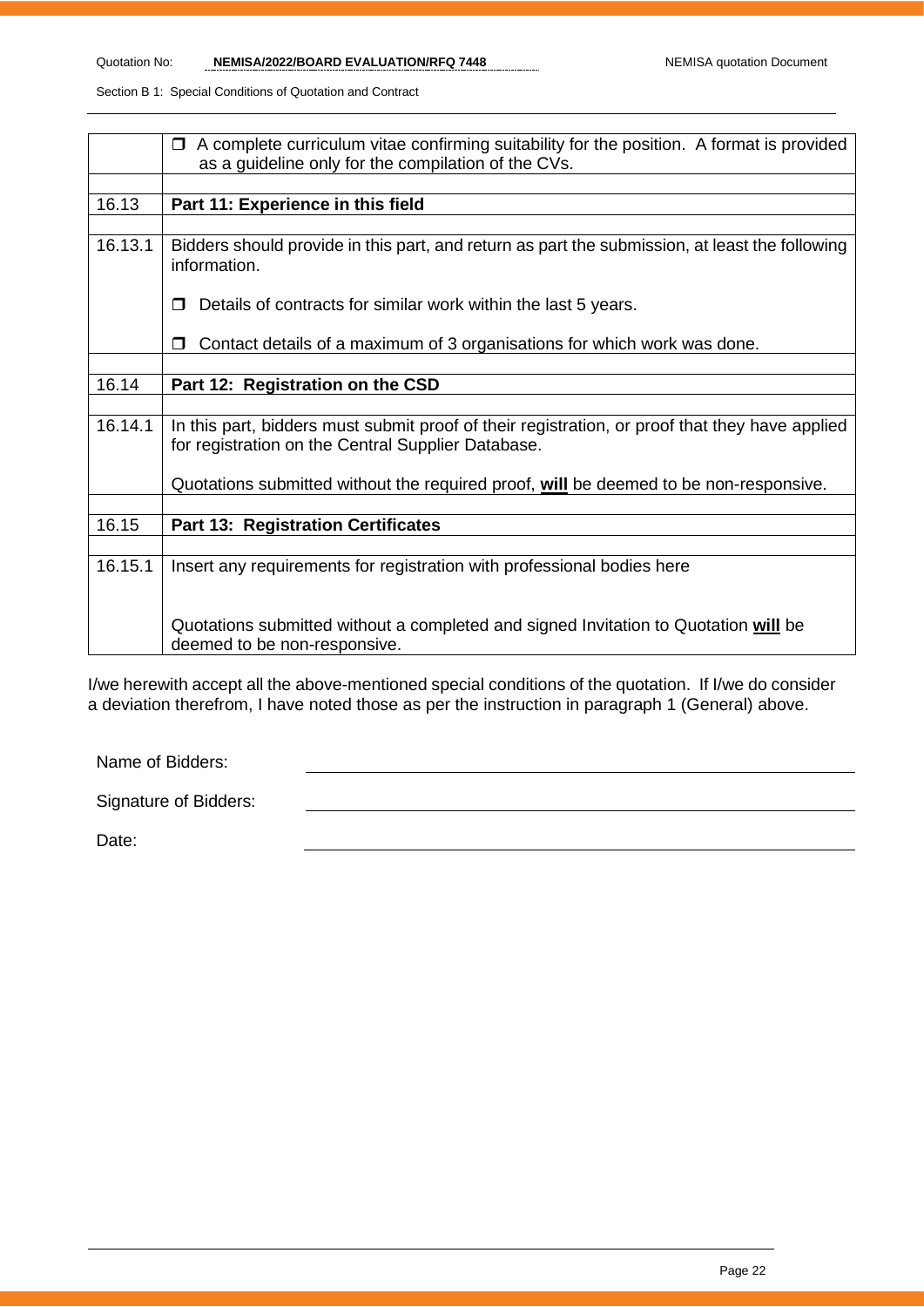Section B 2: Declaration of Interest

# **DECLARATION OF INTEREST Return as Part 3**

- 1. Any legal person, including persons employed by the State<sup>2</sup>, or persons having a kinship with persons employed by the State, including a blood relationship, may make an offer or offers in terms of this invitation to quotation (includes a price quotation, advertised competitive quotation, limited quotation or proposal). In view of possible allegations of favouritism, should the resulting quotation, or part thereof, be awarded to persons employed by the State, or to persons connected with or related to them, it is required that the bidders or his/her authorised representative declare his/her position in relation to the evaluating/ adjudicating authority where –
- 1.1. The bidders is employed by the State; and/or
- 1.2. The bidders is a Management Board member of NEMISA and/or
- 1.3. The legal person on whose behalf the quotation document is signed, has a relationship with persons/a person who are/is involved in the evaluation and or adjudication of the quotation(s), or where it is known that such a relationship exists between the person or persons for or on whose behalf the declarant acts and persons who are involved with the evaluation and or adjudication of the quotation.
- 2. In order to give effect to the above, the following questionnaire must be completed and submitted with the quotation.

| 2.1.   | Full Name of bidders or his or her<br>representative:                                                                                                                                                           |
|--------|-----------------------------------------------------------------------------------------------------------------------------------------------------------------------------------------------------------------|
| 2.2.   | Identity Number:                                                                                                                                                                                                |
| 2.3.   | Position occupied in the Company<br>(director, trustee, shareholder,<br>$etc3$ :                                                                                                                                |
| 2.4.   | Company Registration Number:                                                                                                                                                                                    |
| 2.5.   | Tax Reference Number:                                                                                                                                                                                           |
| 2.6.   | <b>VAT Registration Number:</b>                                                                                                                                                                                 |
| 2.6.1. | The names of all directors/ trustees/ shareholders/ members, their individual identity numbers,<br>tax reference numbers and, if applicable, employee/ persal numbers must be indicated in<br>paragraph 3 below |
| 2.7.   | Are you or any person connected with the bidders presently employed by the<br>YES / NO<br>State?                                                                                                                |
| 2.7.1. | If so, furnish the following particulars                                                                                                                                                                        |
|        | Name of person/ director/<br>$\Box$<br>trustee/ shareholder/ member:                                                                                                                                            |
|        | Name of State institution at<br>$\Box$<br>which you or the person<br>connected to the bidders is<br>employed:                                                                                                   |
|        | Position occupied in the State<br>$\Box$<br>institution:                                                                                                                                                        |

- (b) Any municipality or municipal entity;
- (c) Provincial legislature;
- (d) National Assembly or the National Council of Provinces;
- (e) Parliament.

<sup>2</sup> "State" means

<sup>(</sup>a) Any national or provincial department, national or provincial public entity or constitutional institution within the meaning of the Public Finance Management Act, 1999 (Act No 1 of 1999);

<sup>3</sup> "Shareholder" means a person who owns shares in the company and is actively involved in the management of the enterprise or business and exercises control over the enterprise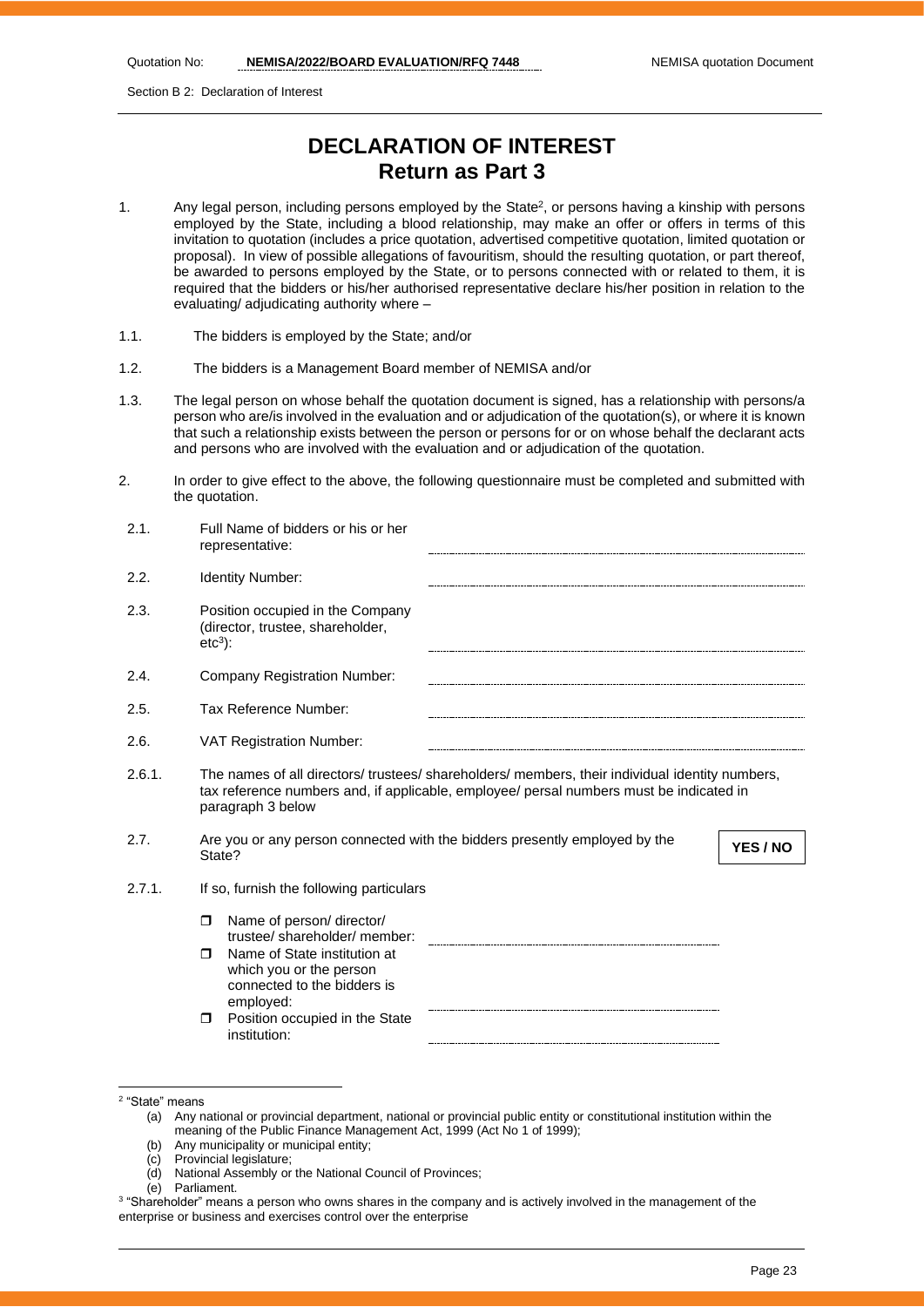Section B 2: Declaration of Interest Any other particulars: 2.7.2. If you are presently employed by the state, did you obtain the appropriate authority If you are presently employed by the state, ald you obtain the appropriate authority **YES / NO**<br>to undertake remunerative work outside employment in the public sector? 2.7.2.1. If yes, did you attach proof of such authority to the quotation document? **YES / NO** (Note: Failure to submit proof of such authority, where applicable, may result in the disqualification of the quotation.) 2.7.3. If no, furnish reasons for non-submission of such proof: 2.8. Did you or your spouse, or any of the company's directors/shareholders/members or their spouses conduct business with the State in the previous twelve (12) **YES / NO** months? 2.8.1. If so, furnish the following particulars. 2.9. Do you, or any person connected with the bidders, have any relationship (family, friend, other) with a person employed by the State and who may be involved with **YES / NO** the evaluation and or adjudication of this quotation? 2.9.1. If so, furnish the following particulars. 2.10. Are you, or any person connected with the bidders, aware of any relationship (family, friend, other) between the bidders and any person employed by the State **YES / NO** who may be involved with the evaluation and or adjudication of this quotation? 2.10.1. If so, furnish the following particulars. 2.11. Do you or any of the directors/shareholders/members of the company have any interest in any other related companies whether or not they are quotation for this **YES / NO**contract?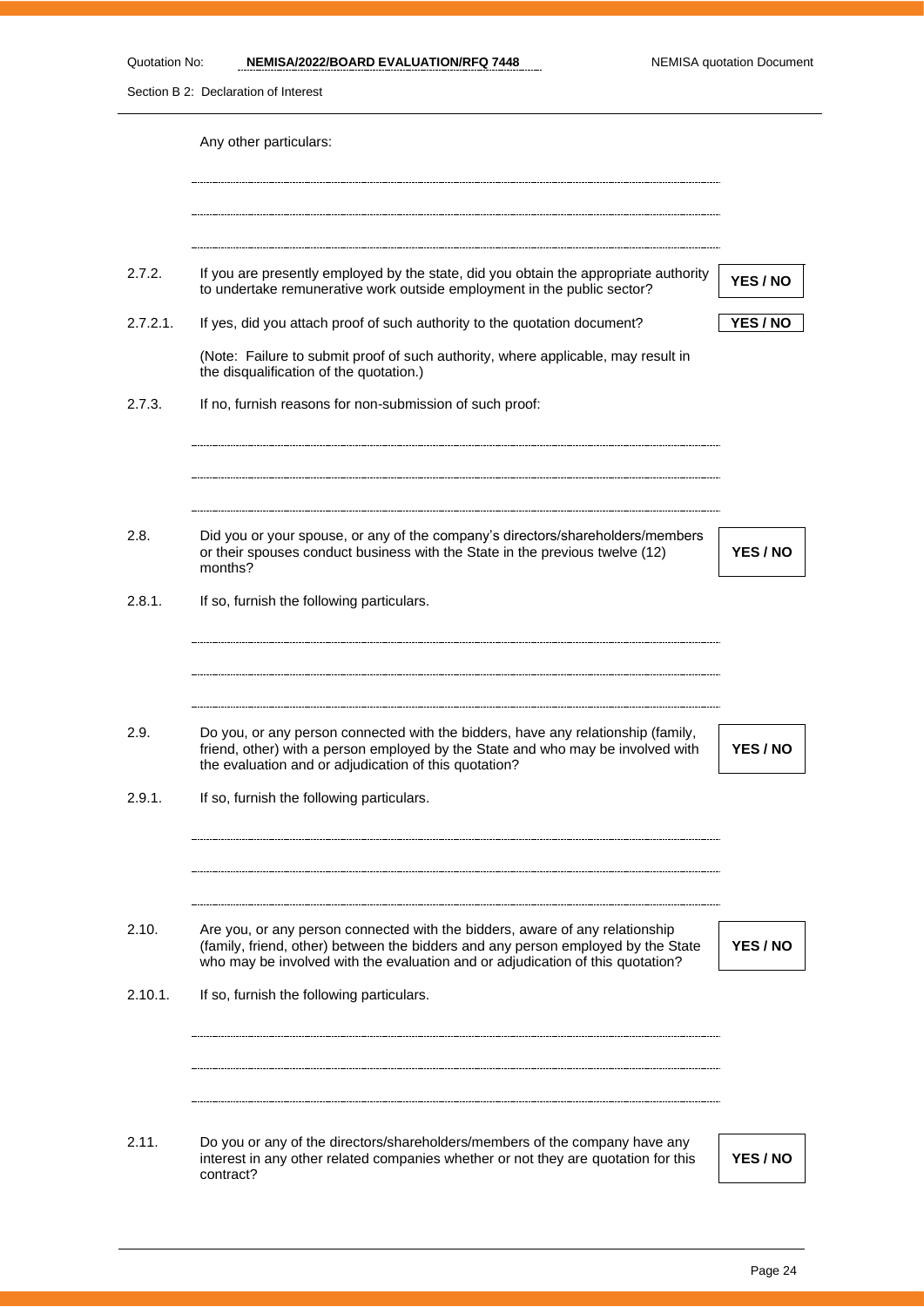#### Quotation No: **NEMISA/2022/BOARD EVALUATION/RFQ 7448** NEMISA quotation Document

Section B 2: Declaration of Interest

2.11.1. If so, furnish the following particulars.

3. Full details of directors/ trustees/ members/ shareholders.

| Full Name | <b>Identity Number</b> | Personal Tax<br>Reference No | State Employee<br>Number/ Persal<br>Number |
|-----------|------------------------|------------------------------|--------------------------------------------|
|           |                        |                              |                                            |
|           |                        |                              |                                            |
|           |                        |                              |                                            |
|           |                        |                              |                                            |
|           |                        |                              |                                            |
|           |                        |                              |                                            |
|           |                        |                              |                                            |
|           |                        |                              |                                            |
|           |                        |                              |                                            |
|           |                        |                              |                                            |

#### **DECLARATION**

I, THE UNDERSIGNED (NAME)

CERTIFY THAT THE INFORMATION FURNISHED IN PARAGRAPHS 2 AND 3 ABOVE IS CORRECT. I ACCEPT THAT THE STATE MAY REJECT THE QUOTATION OR ACT AGAINST ME IN TERMS OF PARAGRAPH 23 OF THE GENERAL CONDITIONS OF CONTRACT SHOULD THIS DECLARATION PROVE TO BE FALSE.

Signature Date Date

<u>Position</u> Name of bidders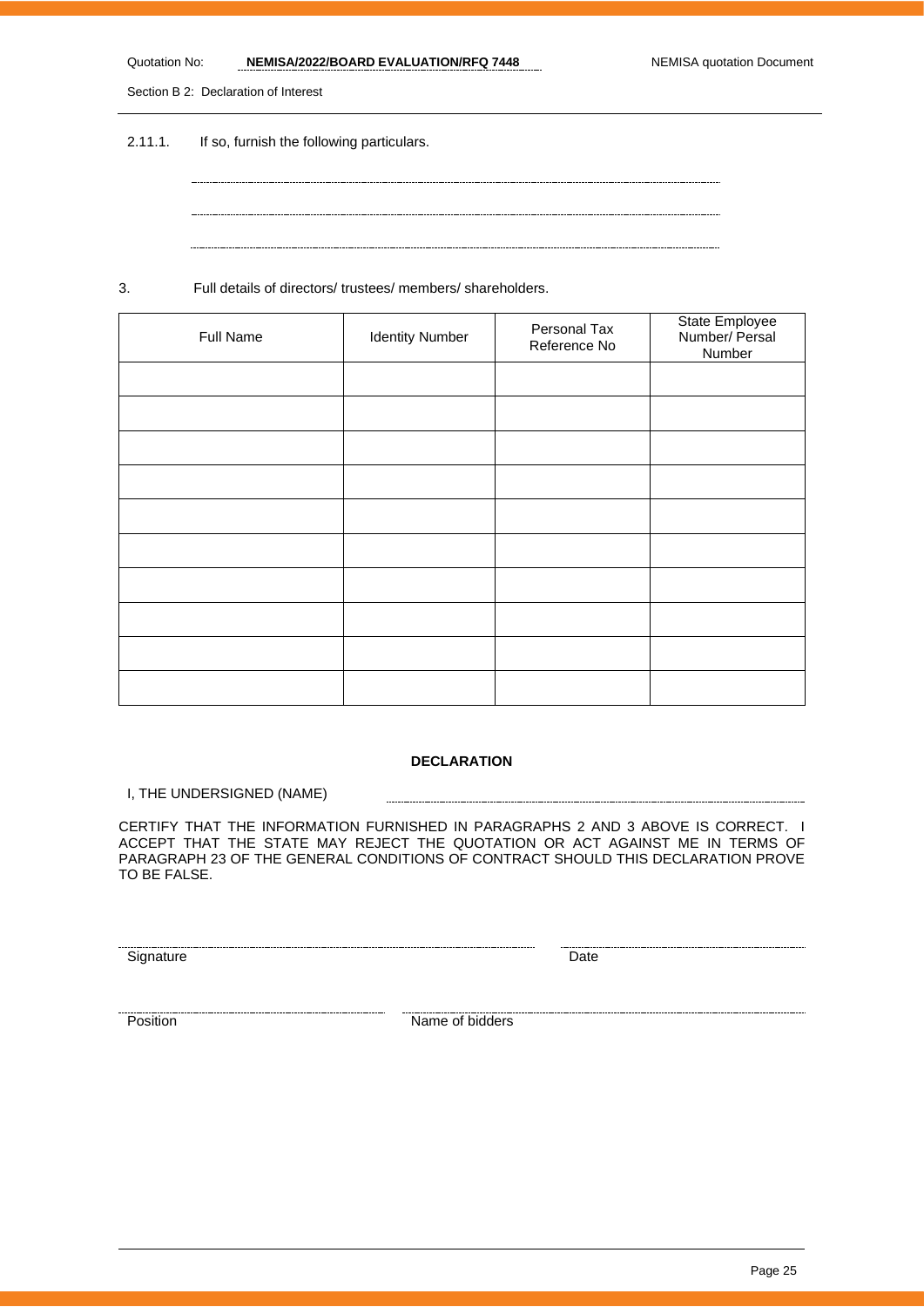Section B 3: Declaration of bidder's past SCM practices

# **DECLARATION OF BIDDERS PAST SUPPLY CHAIN MANAGEMENT PRACTICES Return as Part 4**

- 1 This declaration will be used by institutions to ensure that when goods and services are being procured, all reasonable steps are taken to combat the abuse of the supply chain management system.
- 2 The quotation of any bidders may be disregarded if that bidders, or any of its directors have:
	- a. abused the NEMISA's supply chain management system;
	- b. committed fraud or any other improper conduct in relation to such system; or
		- c. failed to perform on any previous contract.
- 3 In order to give effect to the above, the following questionnaire must be completed and submitted with the quotation.

| <b>Item</b> | Question                                                                                                                                                                                                                                       | <b>Yes</b>      | <b>No</b>           |  |  |
|-------------|------------------------------------------------------------------------------------------------------------------------------------------------------------------------------------------------------------------------------------------------|-----------------|---------------------|--|--|
| 3.1         | Is the bidders or any of its directors listed on the National Treasury's database of<br>Restricted Suppliers as companies or persons prohibited from doing business with the<br>public sector?                                                 | Yes<br>$\Box$   | No.<br>$\Box$       |  |  |
|             | (Companies or persons who are listed on this database were informed in writing<br>of this restriction by the Accounting Officer/ authority of the institution that<br>imposed the restriction after the audi alteram partem rule was applied). |                 |                     |  |  |
|             | The database of Restricted Suppliers now resides on the National Treasury's<br>website (www.reatury.gov.za) and can be accessed by clicking on its link at the<br>bottom of the homepage.                                                      |                 |                     |  |  |
| 3.1.1       | If so, furnish particulars:                                                                                                                                                                                                                    |                 |                     |  |  |
| 3.2         | Is the bidders or any of its directors listed on the Register for Tender Defaulters in terms<br>of section 29 of the Prevention and Combating of Corrupt Activities Act (No 12 of 2004)?                                                       | <b>Yes</b><br>п | <b>No</b><br>$\Box$ |  |  |
|             | The Register for Tender Defaulters can be accessed on the National Treasury's<br>website, (www.treasury.gov.za) by clicking on its link at the bottom of the<br>homepage.                                                                      |                 |                     |  |  |
| 3.2.1       | If so, furnish particulars:                                                                                                                                                                                                                    |                 |                     |  |  |
| 3.3         | Was the bidders or any of its directors convicted by a court of law (including a court<br>outside of the Republic of South Africa) for fraud or corruption during the past five years?                                                         | Yes<br>п        | <b>No</b><br>П      |  |  |
| 3.3.1       | If so, furnish particulars:                                                                                                                                                                                                                    |                 |                     |  |  |
| 3.4         | Was any contract between the bidders and any organ of state terminated during the past<br>five years on account of failure to perform on or comply with the contract?                                                                          | Yes<br>П        | No<br>$\Box$        |  |  |
| 3.4.1       | If so, furnish particulars:                                                                                                                                                                                                                    |                 |                     |  |  |

#### **CERTIFICATION**

I. THE UNDERSIGNED (FULL NAME) ……………… CERTIFY THAT THE INFORMATION FURNISHED ON THIS DECLARATION FORM IS TRUE AND CORRECT.

I ACCEPT THAT, IN ADDITION TO CANCELLATION OF A CONTRACT, ACTION MAY BE TAKEN AGAINST ME SHOULD THIS DECLARATION PROVE TO BE FALSE.

Signature Date

name of Bidders Position Name of Bidders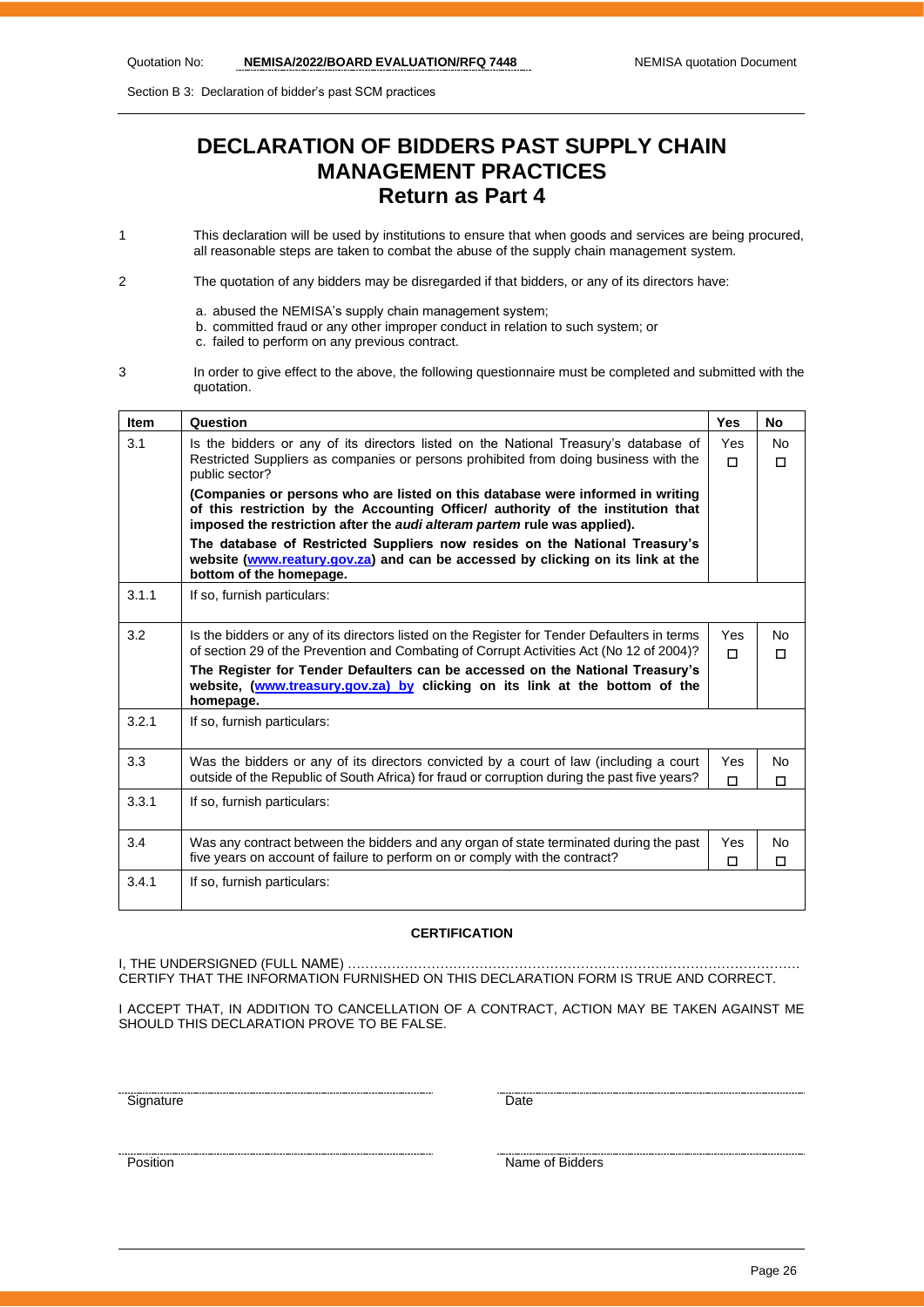Section B 4: Certificate of Independent Quotation Determination

# **CERTIFICATE OF INDEPENDENT QUOTATION DETERMINATION Return as Part 5**

I, the undersigned, in submitting the accompanying quotation:

NEMISA/2022/BOARD EVALUATION/RFQ 7448 - REQUEST FOR QUOTATION FOR THE APPOINTMENT OF A SERVICE PROVIDER TO CONDUCT AN EVALUATION/ ASSESSMENT ON THE EFFECTIVENESS OF THE NEMISA BOARD IN PERFORMING ITS FUNCTIONS.

(Quotation Number and Description)

in response to the invitation for the quotation made by:

**NEMISA** 

(Name of Institution)

do hereby make the following statements that I certify to be true and complete in every respect:

I certify, on behalf of: the state of the state of the state of the state of the state of the state of the state of the state of the state of the state of the state of the state of the state of the state of the state of th

(Name of Bidders)

- 1. I have read and I understand the contents of this Certificate;
- 2. I understand that the accompanying quotation will be disqualified if this Certificate is found not to be true and complete in every respect;
- 3. I am authorized by the bidders to sign this Certificate, and to submit the accompanying quotation, on behalf of the bidders;
- 4. Each person whose signature appears on the accompanying quotation has been authorized by the bidders to determine the terms of, and to sign the quotation, on behalf of the bidders;
- 5. For the purposes of this Certificate and the accompanying quotation, I understand that the word "competitor" shall include any individual or organization, other than the bidders, whether or not affiliated with the bidders, who:
	- $\Box$  has been requested to submit a quotation in response to this quotation invitation;
	- $\Box$  could potentially submit a quotation in response to this quotation invitation, based on their qualifications, abilities or experience; and
	- $\Box$  provides the same goods and services as the bidders and/or is in the same line of business as the bidders
- 6. The bidders has arrived at the accompanying quotation independently from, and without consultation, communication, agreement or arrangement with any competitor. However communication between partners in a joint venture or consortium<sup>4</sup> will not be construed as collusive quotationding.

<sup>4</sup> Joint venture or Consortium means an association of persons for the purpose of combining their expertise, property, capital, efforts, skill and knowledge in an activity for the execution of a contract.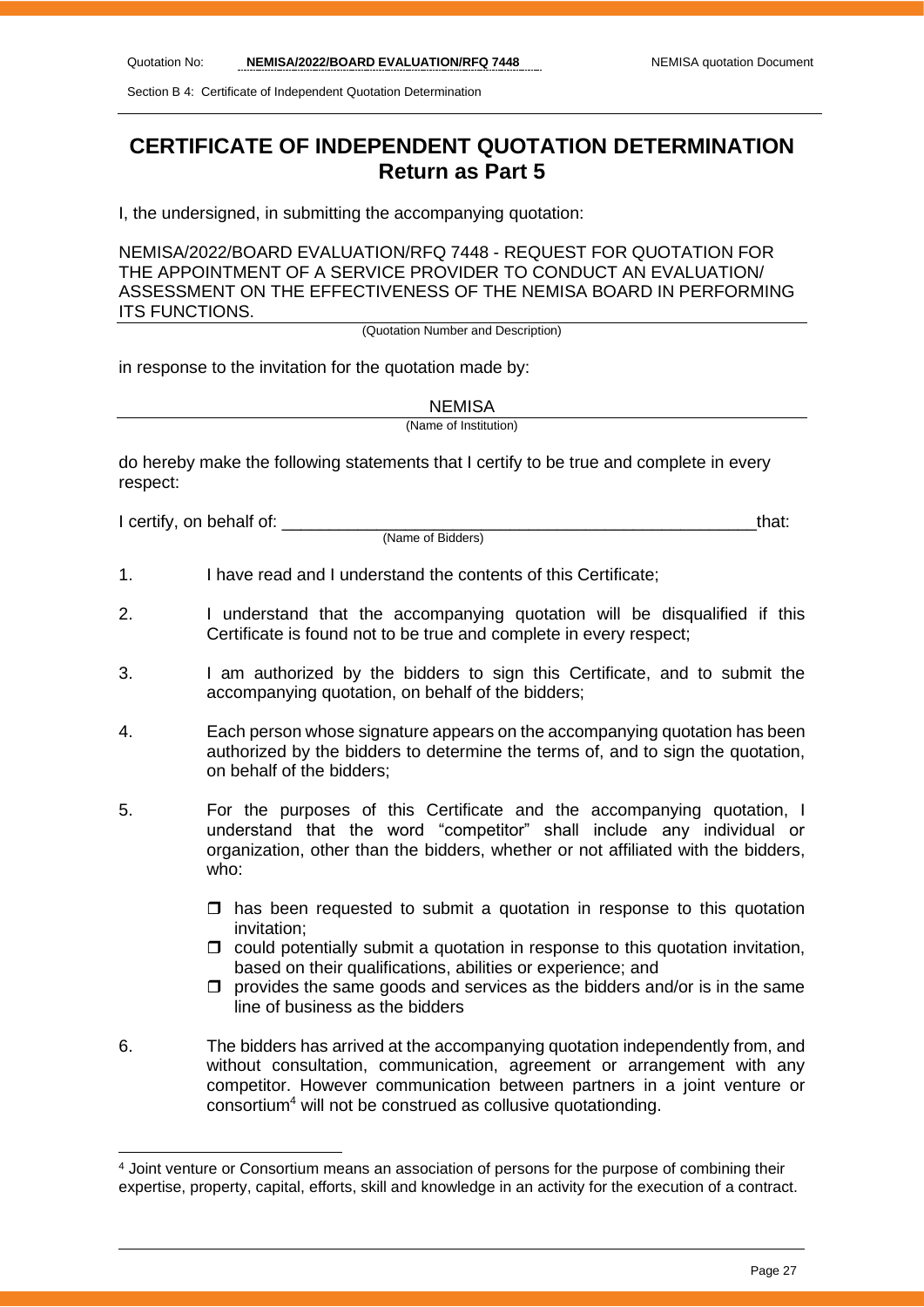Section B 4: Certificate of Independent Quotation Determination

- 7. In particular, without limiting the generality of paragraphs 6 above, there has been no consultation, communication, agreement or arrangement with any competitor regarding:
	- $\Box$  prices;
	- $\square$  geographical area where product or service will be rendered (market allocation)
	- $\Box$  methods, factors or formulas used to calculate prices;
	- $\Box$  the intention or decision to submit or not to submit, a quotation:
	- $\Box$  the submission of a quotation which does not meet the specifications and conditions of the quotation; or
	- $\Box$  quotationding with the intention not to win the quotation.
- 8. In addition, there have been no consultations, communications, agreements or arrangements with any competitor regarding the quality, quantity, specifications and conditions or delivery particulars of the products or services to which this quotation invitation relates.
- 9. The terms of the accompanying quotation have not been, and will not be, disclosed by the bidders, directly or indirectly, to any competitor, prior to the date and time of the official quotation opening or of the awarding of the contract.
- 10. I am aware that, in addition and without prejudice to any other remedy provided to combat any restrictive practices related to quotations and contracts, quotations that are suspicious will be reported to the Competition Commission for investigation and possible imposition of administrative penalties in terms of section 59 of the Competition Act No 89 of 1998 and or may be reported to the National Prosecuting Authority (NPA) for criminal investigation and or may be restricted from conducting business with the public sector for a period not exceeding ten (10) years in terms of the Prevention and Combating of Corrupt Activities Act No 12 of 2004 or any other applicable legislation.

| Signature | ⊥)ate           |
|-----------|-----------------|
|           |                 |
| Position  | Name of Bidders |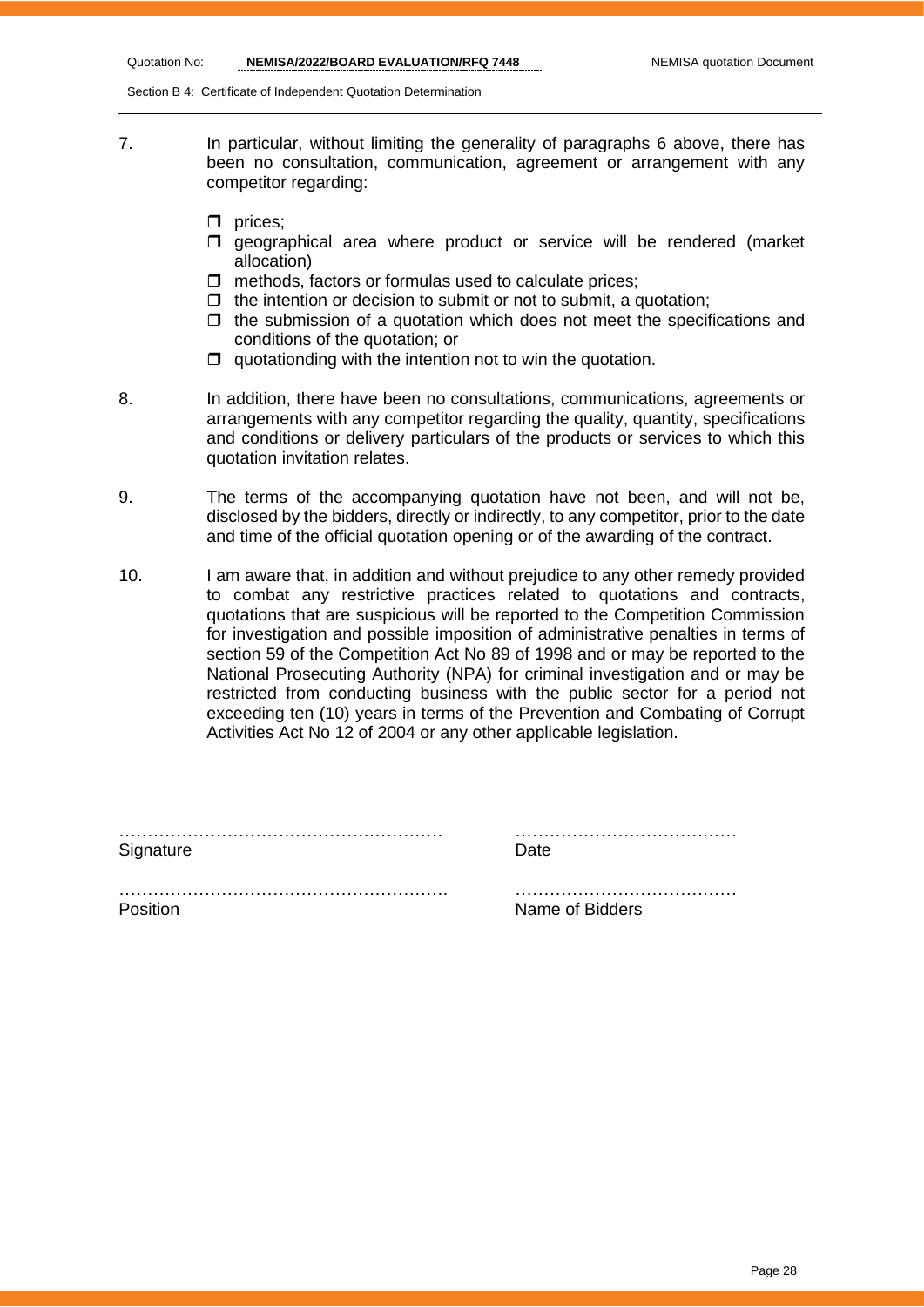# **PREFERENCE POINTS CLAIM FORM IN TERMS OF THE PREFERENTIAL PROCUREMENT REGULATIONS 2017**

## **Return as Part 6**

#### **NB: BEFORE COMPLETING THIS FORM, BIDDERS MUST STUDY THE GENERAL CONDITIONS, DEFINITIONS AND DIRECTIVES APPLICABLE IN RESPECT OF B-BBEE, AS PRESCRIBED IN THE PREFERENTIAL PROCUREMENT REGULATIONS, 2017.**

#### **1. GENERAL CONDITIONS**

- 1.1 The following preference point systems are applicable to all quotations:
	- the 80/20 system for requirements with a Rand value of up to R50 000 000 (all applicable taxes included); and
	- the 90/10 system for requirements with a Rand value above R50 000 000 (all applicable taxes included).
- 1.2 The value of this quotation is estimated to not exceed R50 000 000 (all applicable taxes included) and therefore the 80/20 preference point system shall be applicable;
- 1.3 Points for this quotation shall be awarded for:
	- (a) Price; and
	- (b) B-BBEE Status Level of Contributor.
- 1.4 The maximum points for this quotation are allocated as follows:

|                                                   | <b>POINTS</b> |
|---------------------------------------------------|---------------|
| <b>PRICE</b>                                      | 80            |
| <b>B-BBEE Status Level of Contributor</b>         |               |
| Total points for Price and B-BBEE must not exceed | 100           |

- 1.5 Failure on the part of a bidders to submit proof of B-BBEE Status level of contributor together with the quotation, will be interpreted to mean that preference points for B-BBEE status level of contribution are not claimed.
- 1.6 The purchaser reserves the right to require of a bidders, either before a quotation is adjudicated or at any time subsequently, to substantiate any claim in regard to preferences, in any manner required by the purchaser.

#### **2. DEFINITIONS**

- (a) **"B-BBEE"** means broad-based black economic empowerment as defined in section 1 of the Broad-Based Black Economic Empowerment Act;
- (b) "**B-BBEE status level of contributor"** means the B-BBEE status of an entity in terms of a code of good practice on black economic empowerment, issued in terms of section 9(1) of the Broad-Based Black Economic Empowerment Act;
- (c) **"quotation"** means a written offer in a prescribed or stipulated form in response to an invitation by an organ of state for the provision of goods or services, through price quotations, advertised competitive quotation processes or proposals;
- (d) **"Broad-Based Black Economic Empowerment Act"** means the Broad-Based Black Economic Empowerment Act, 2003 (Act No. 53 of 2003);
- (e) **"EME"** means an Exempted Micro Enterprise in terms of a code of good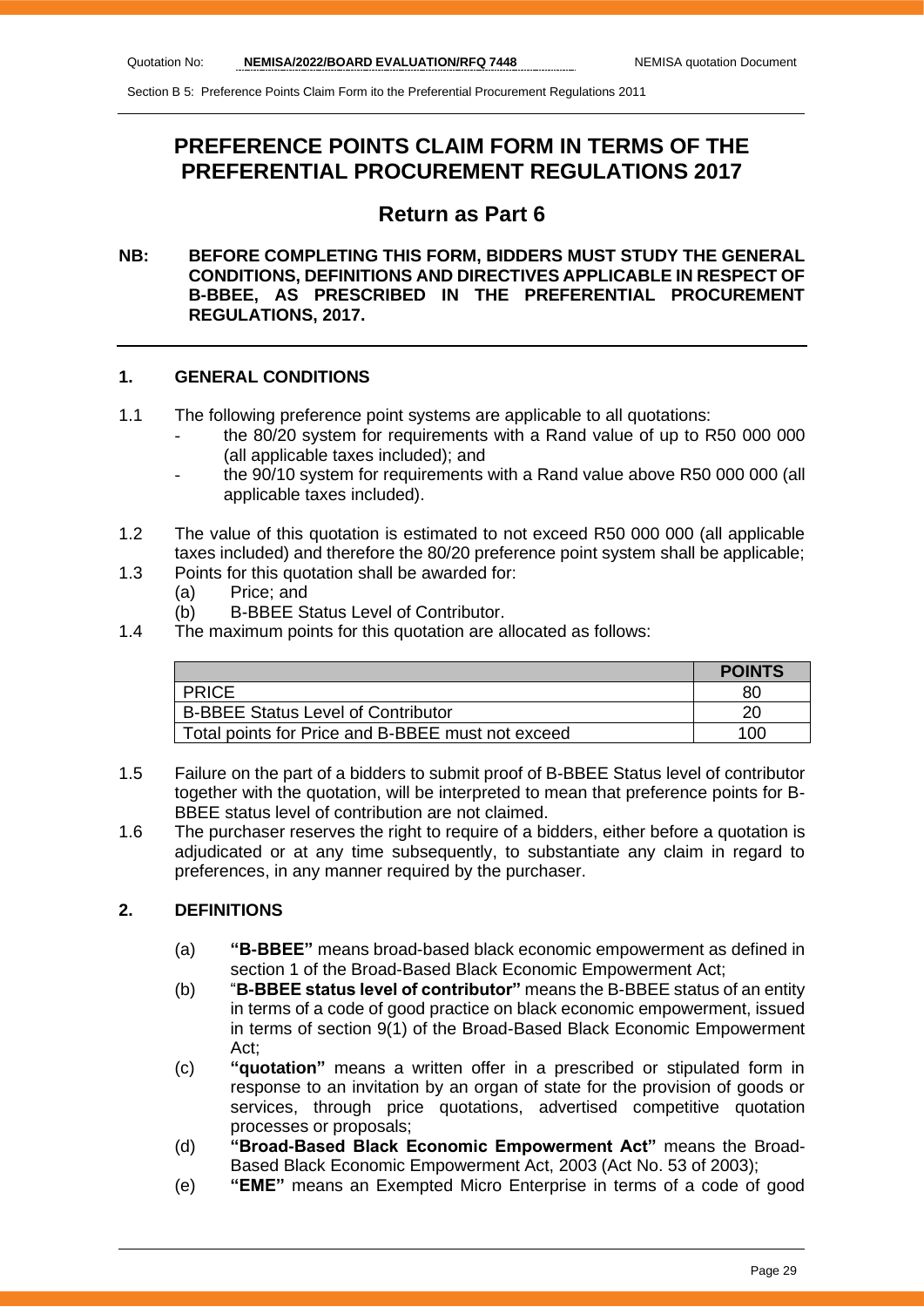practice on black economic empowerment issued in terms of section 9 (1) of the Broad-Based Black Economic Empowerment Act;

- (f) **"functionality"** means the ability of a tenderer to provide goods or services in accordance with specifications as set out in the tender documents.
- (g) **"prices"** includes all applicable taxes less all unconditional discounts;
- (h) **"proof of B-BBEE status level of contributor"** means:
	- 1) B-BBEE Status level certificate issued by an authorized body or person;
		- 2) A sworn affidavit as prescribed by the B-BBEE Codes of Good Practice;
	- 3) Any other requirement prescribed in terms of the B-BBEE Act;
- (i) **"QSE"** means a qualifying small business enterprise in terms of a code of good practice on black economic empowerment issued in terms of section 9 (1) of the Broad-Based Black Economic Empowerment Act;
- *(j)* **"rand value"** means the total estimated value of a contract in Rand, calculated at the time of quotation invitation, and includes all applicable taxes;

#### **3. POINTS AWARDED FOR PRICE**

#### **3.1 THE 80/20 OR 90/10 PREFERENCE POINT SYSTEMS**

A maximum of 80 or 90 points is allocated for price on the following basis:

|             | 80/20                                                     | or | 90/10                                                    |
|-------------|-----------------------------------------------------------|----|----------------------------------------------------------|
|             | $P_s = 80 \left( 1 - \frac{Pt - P \min P}{ \min} \right)$ | or | $Ps = 90\left(1 - \frac{Pt - P \min P}{ \min}\right)$    |
| Where<br>Ps |                                                           |    | Points scored for price of quotation under consideration |

Pt = Price of quotation under consideration Pmin = Price of lowest acceptable quotation

#### **4. POINTS AWARDED FOR B-BBEE STATUS LEVEL OF CONTRIBUTOR**

4.1 In terms of Regulation 6 (2) and 7 (2) of the Preferential Procurement Regulations, preference points must be awarded to a bidders for attaining the B-BBEE status level of contribution in accordance with the table below:

| <b>B-BBEE Status Level of</b><br><b>Contributor</b> | <b>Number of points</b><br>(90/10 system) | <b>Number of points</b><br>(80/20 system) |
|-----------------------------------------------------|-------------------------------------------|-------------------------------------------|
|                                                     | 10                                        | 20                                        |
|                                                     |                                           | 18                                        |
|                                                     | 6                                         | 14                                        |
|                                                     | 5                                         | 12                                        |
| 5                                                   |                                           | 8                                         |
|                                                     | 3                                         |                                           |
|                                                     | 2                                         |                                           |
|                                                     |                                           |                                           |
| Non-compliant contributor                           |                                           |                                           |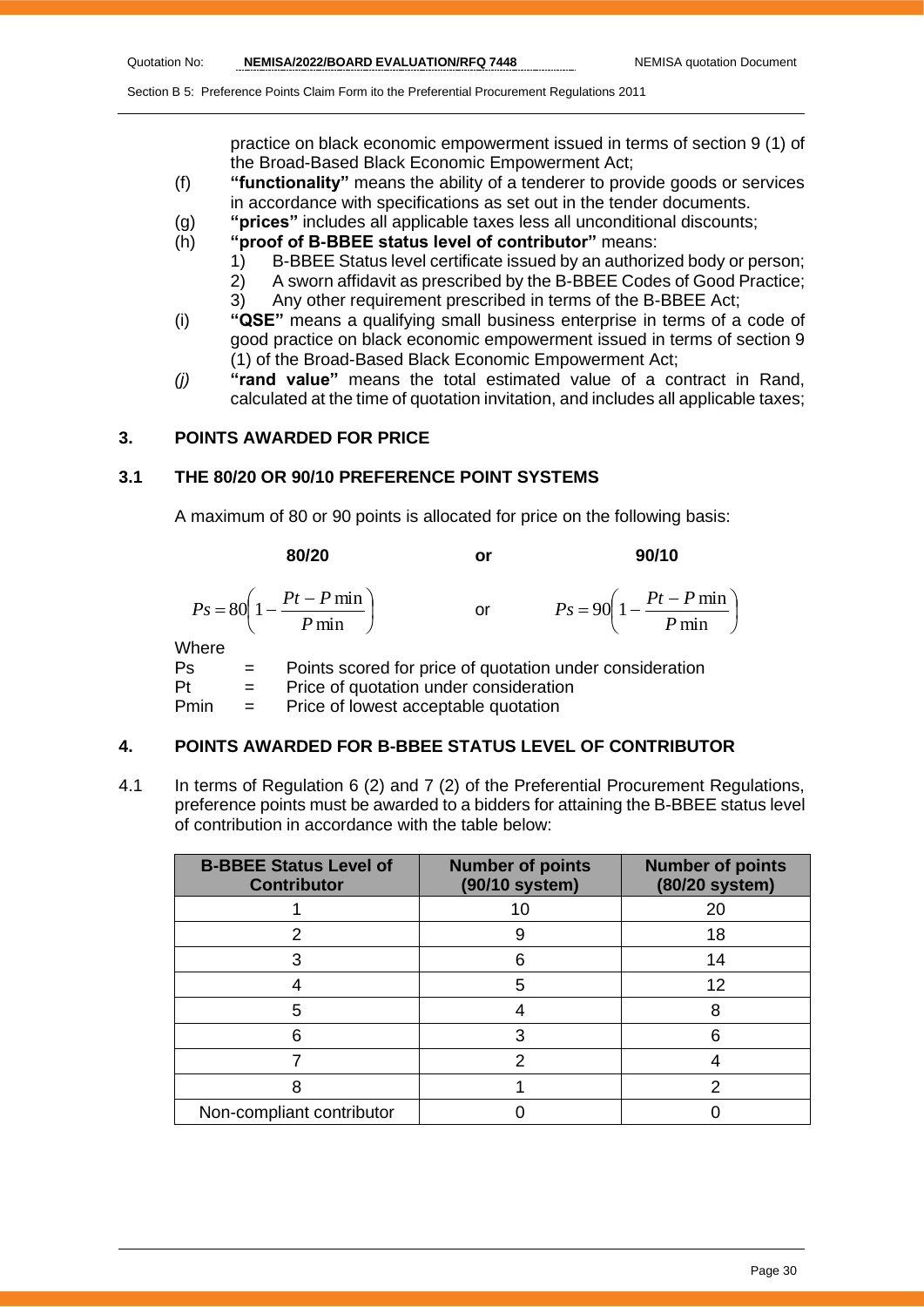#### **5. QUOTATION DECLARATION**

5.1 Bidders who claim points in respect of B-BBEE Status Level of Contribution must complete the following:

#### **6. B-BBEE STATUS LEVEL OF CONTRIBUTOR CLAIMED IN TERMS OF PARAGRAPHS 1.4 AND 4.1**

6.1 B-BBEE Status Level of Contributor:= ………….…… (maximum of 10 or 20 points) (Points claimed in respect of paragraph 6.1 must be in accordance with the table reflected in paragraph 4.1 and must be substantiated by relevant proof of B-BBEE status level of contributor.

#### **7. SUB-CONTRACTING**

7.1 Will any portion of the contract be sub-contracted?

| (Tick applicable box) |  |     |  |  |
|-----------------------|--|-----|--|--|
| YFS.                  |  | NO. |  |  |

- 7.1.1 If yes, indicate:
	- i) What percentage of the contract will be subcontracted? ..........................%
	- ii) The name of the sub-contractor …………………..………….…………………….
	- iii) The B-BBEE status level of the sub-contractor .................................…………..
	- iv) Whether the sub-contractor is an EME or QSE

| (Tick applicable box) |  |  |
|-----------------------|--|--|
|-----------------------|--|--|

| - ^<br>-5 |  | $\tilde{\phantom{a}}$ |
|-----------|--|-----------------------|
|-----------|--|-----------------------|

v) Specify, by ticking the appropriate box, if subcontracting with an enterprise in terms of the Preferential Procurement Regulations,2017:

| Designated Group: An EME or QSE which is at last 51%    |  | <b>QSE</b> |
|---------------------------------------------------------|--|------------|
| owned by:                                               |  |            |
| <b>Black people</b>                                     |  |            |
| Black people who are youth                              |  |            |
| Black people who are women                              |  |            |
| Black people with disabilities                          |  |            |
| Black people living in rural or underdeveloped areas or |  |            |
| townships                                               |  |            |
| Cooperative owned by black people                       |  |            |
| Black people who are military veterans                  |  |            |
| OR                                                      |  |            |
| Any EME                                                 |  |            |
| QSE                                                     |  |            |

#### 8. **DECLARATION WITH REGARD TO COMPANY/ FIRM**

8.1 Name of company/firm: ….……………………………………………………………….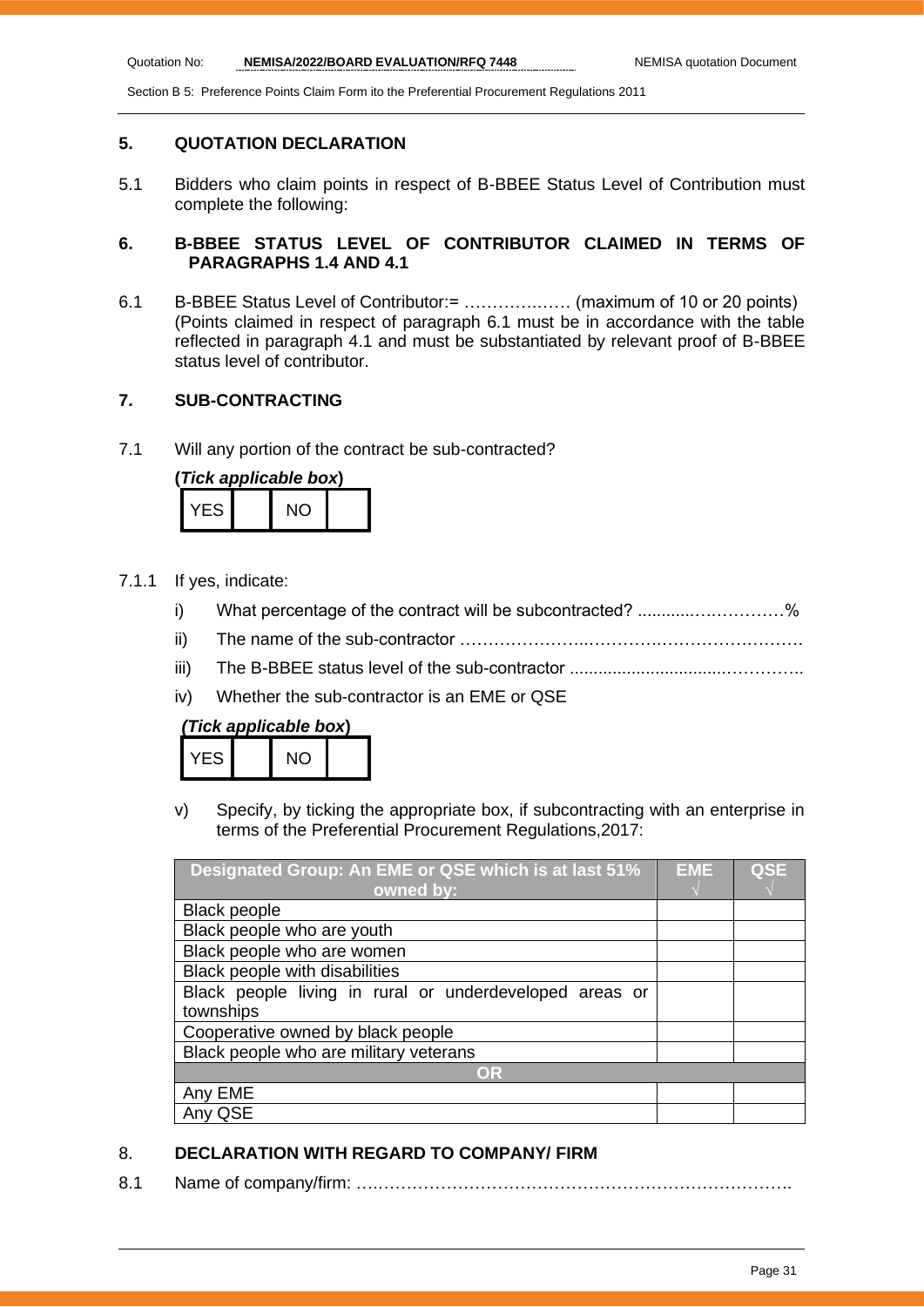- 8.2 VAT registration number: …..……………………………….……………………………
- 8.3 Company registration number: ……….……..…………….…………………………….
- 8.4 TYPE OF COMPANY/ FIRM

#### **(***Tick applicable box***)**

- Partnership/ Joint Venture/ Consortium
- One person business/ sole propriety
- Close corporation
- **Company**
- $\Box$  (Pty) Limited

#### 8.5 DESCRIBE PRINCIPAL BUSINESS ACTIVITIES

………………………………………………………………………………………………  $\mathcal{L}^{(n)}$ ……………………………………………………………………………………………… ………………………………………………………………………………………….…..

#### 8.6 COMPANY CLASSIFICATION

#### **(***Tick applicable box***)**

- **Manufacturer**
- **Supplier**
- Professional service provider
- $\Box$  Other service providers, e.g. transporter, etc.
- 8.7 Total number of years the company/firm has been in business: ………………………
- 8.8 I/ we, the undersigned, who is/ are duly authorised to do so on behalf of the company/firm, certify that the points claimed, based on the B-BBE status level of contributor indicated in paragraphs 1.4 and 6.1 of the foregoing certificate, qualifies the company/ firm for the preference(s) shown and I/ we acknowledge that:
	- i) The information furnished is true and correct;
	- ii) The preference points claimed are in accordance with the General Conditions as indicated in paragraph 1 of this form;
	- iii) In the event of a contract being awarded as a result of points claimed as shown in paragraphs 1.4 and 6.1, the contractor may be required to furnish documentary proof to the satisfaction of the purchaser that the claims are correct;
	- iv) If the B-BBEE status level of contributor has been claimed or obtained on a fraudulent basis or any of the conditions of contract have not been fulfilled, the purchaser may, in addition to any other remedy it may have –
		- (a) disqualify the person from the quotation process;
		- (b) recover costs, losses or damages it has incurred or suffered as a result of that person's conduct;
		- (c) cancel the contract and claim any damages which it has suffered as a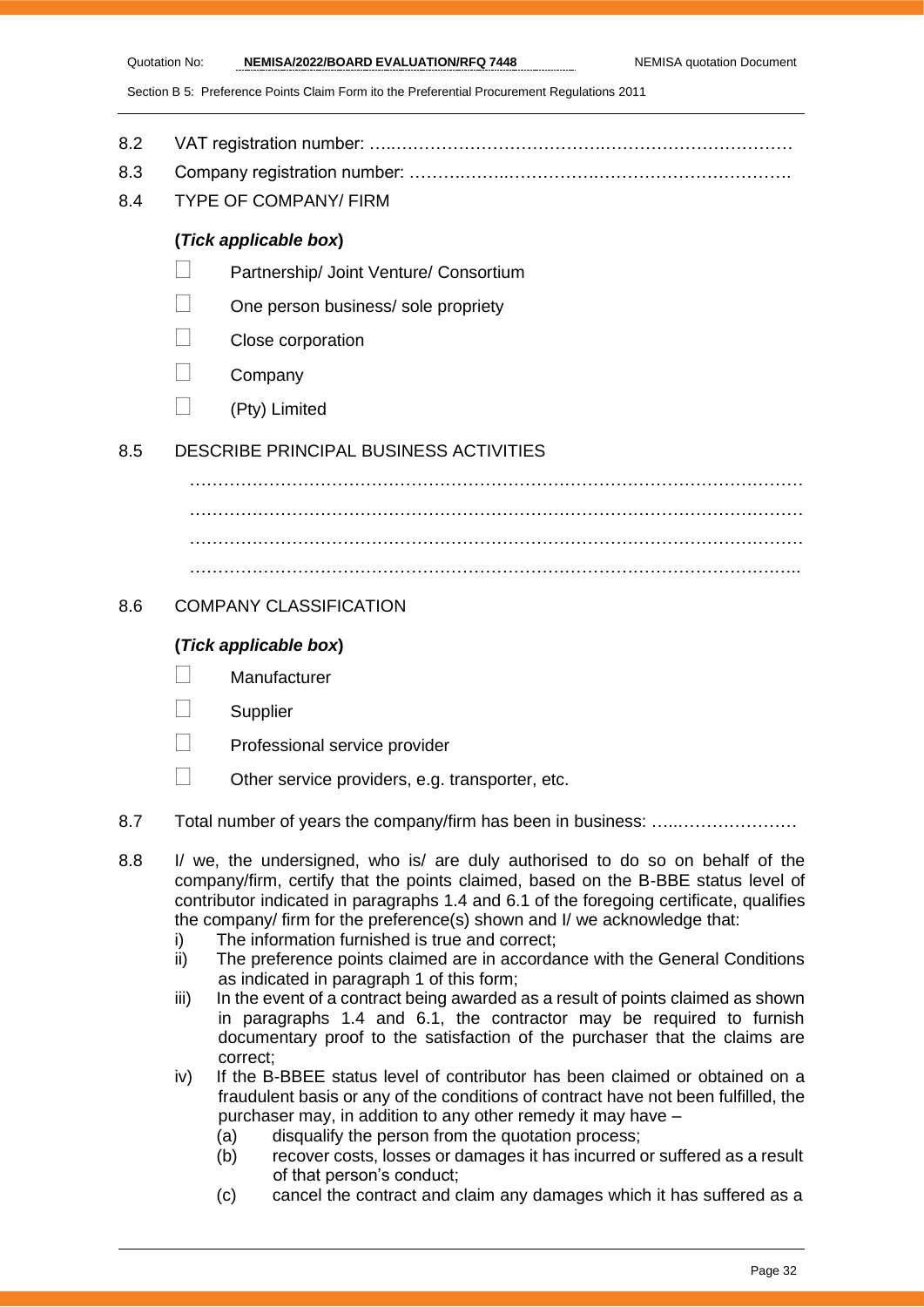result of having to make less favourable arrangements due to such cancellation;

- (d) recommend that the bidders or contractor, its shareholders and directors, or only the shareholders and directors who acted on a fraudulent basis, be restricted by the National Treasury from obtaining business from any organ of state for a period not exceeding 10 years, after the *audi alteram partem* (hear the other side) rule has been applied; and
- (e) forward the matter for criminal prosecution.

| <b>WITNESSES</b> | SIGNATURE(S) OF BIDDERS(S)<br>DATE:<br>$\cdots$ |
|------------------|-------------------------------------------------|
|                  | ADDRESS:                                        |
| റ                |                                                 |
|                  | .                                               |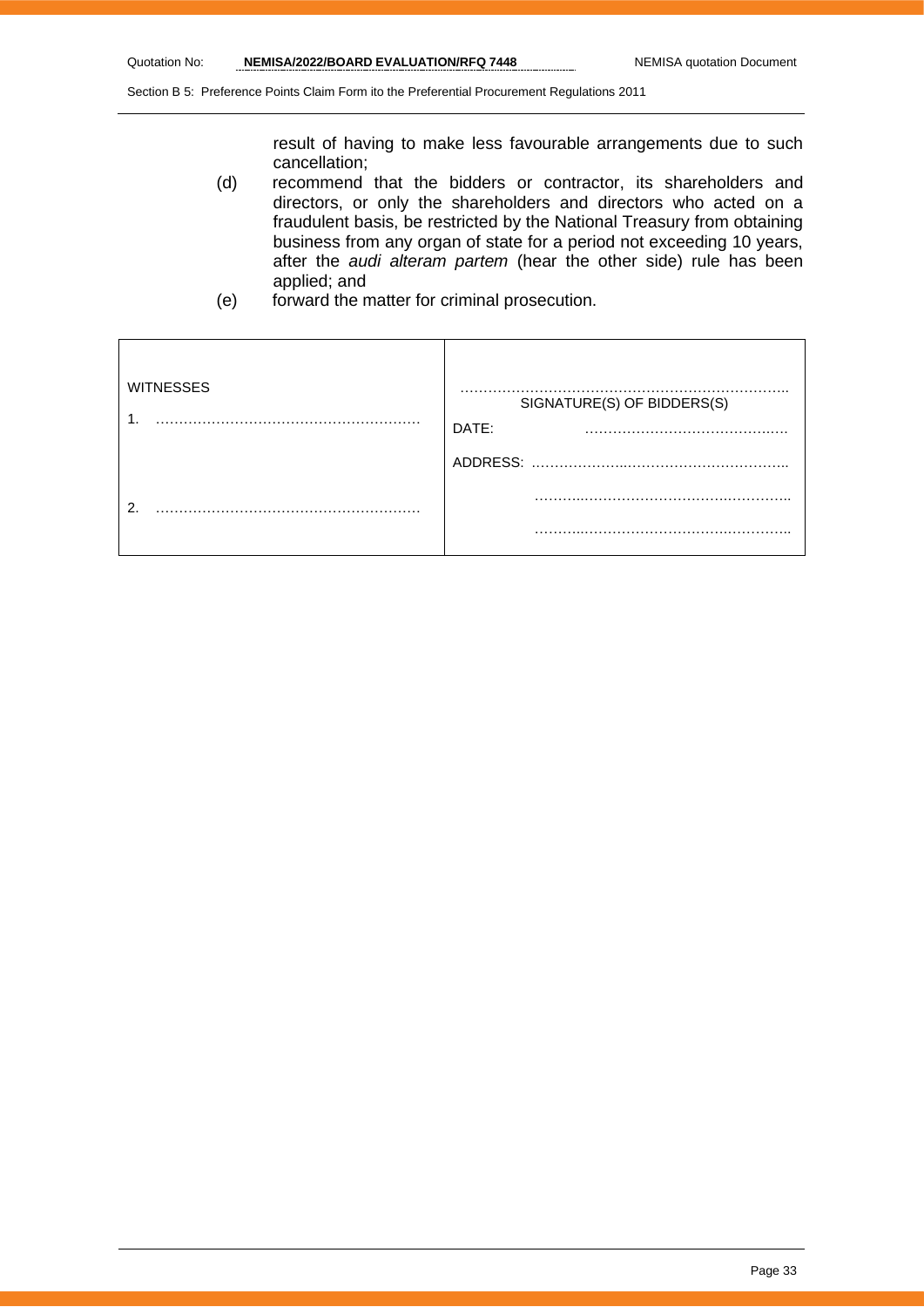Facsimile number: Code **Number** Number

Section B 6: Invitation to Quotation

# **INVITATION TO QUOTATION Return as Part 7**

#### **YOU ARE HEREBY INVITED TO QUOTATION FOR REQUIREMENT OF NEMISA**

| <b>QUOTATION</b><br><b>NO</b> | NEMISA/2022/BOARD<br>EVALUATION/RFQ 7448                                                                                                                                                | <b>CLOSING</b><br><b>DATE</b> | Friday ,11 March 2022 | <b>CLOSING</b><br><b>TIME</b> | 11:00 |
|-------------------------------|-----------------------------------------------------------------------------------------------------------------------------------------------------------------------------------------|-------------------------------|-----------------------|-------------------------------|-------|
|                               | REQUEST FOR QUOTATION FOR THE APPOINTMENT OF A SERVICE PROVIDER TO CONDUCT AN<br>EVALUATION/ ASSESSMENT ON THE EFFECTIVENESS OF THE NEMISA BOARD IN PERFORMING ITS<br><b>FUNCTIONS.</b> |                               |                       |                               |       |

**All Bidders must furnish the following particulars and include it in their submission (Failure to do so may result in your quotation being disqualified)**

| Name of Bidders:                                                                                                                                      |                                                     |                                                                           |                                            |                   |  |
|-------------------------------------------------------------------------------------------------------------------------------------------------------|-----------------------------------------------------|---------------------------------------------------------------------------|--------------------------------------------|-------------------|--|
| Postal address:                                                                                                                                       |                                                     |                                                                           |                                            |                   |  |
| Street address:                                                                                                                                       |                                                     |                                                                           |                                            |                   |  |
|                                                                                                                                                       |                                                     |                                                                           |                                            |                   |  |
| Telephone number:                                                                                                                                     | Code                                                |                                                                           |                                            |                   |  |
|                                                                                                                                                       |                                                     |                                                                           |                                            |                   |  |
| Cellular number:                                                                                                                                      |                                                     |                                                                           |                                            |                   |  |
| Facsimile number:                                                                                                                                     | Code                                                |                                                                           |                                            |                   |  |
| e-Mail address:                                                                                                                                       |                                                     |                                                                           |                                            |                   |  |
| VAT Registration No:                                                                                                                                  |                                                     |                                                                           |                                            |                   |  |
|                                                                                                                                                       | TAX COMPLIANCE REQUIREMENTS (Tick applicable box)   |                                                                           |                                            |                   |  |
| <b>Printed TCS</b>                                                                                                                                    |                                                     | <b>SARS PIN</b>                                                           |                                            | CSD <sub>No</sub> |  |
| PROOF OF B-BBEE STATUS LEVEL SUBMITTED?<br><b>YES</b><br><b>NO</b>                                                                                    |                                                     |                                                                           |                                            |                   |  |
| (Tick applicable box)                                                                                                                                 |                                                     |                                                                           |                                            |                   |  |
|                                                                                                                                                       | <b>B-BBEE Status Level Verification Certificate</b> |                                                                           | <b>B-BBEE Status Level Sworn Affidavit</b> |                   |  |
| WHO WAS THE CERTIFICATE ISSUED BY? (Tick applicable box)                                                                                              |                                                     |                                                                           |                                            |                   |  |
|                                                                                                                                                       |                                                     | An Accounting Officer as contemplated in the Close Corporation Act (CCA)? |                                            |                   |  |
| A verification Agency accredited by the South African National Accreditation System (SANAS)?                                                          |                                                     |                                                                           |                                            |                   |  |
|                                                                                                                                                       | A registered Auditor?                               |                                                                           |                                            |                   |  |
| NOTE: A B-BBEE Status Level Certificate/ Sworn Affidavit (For EMEs or QSEs) must be submitted in order to<br>qualify for preference points for B-BBEE |                                                     |                                                                           |                                            |                   |  |
| <b>Contact details of Bidders representative:</b>                                                                                                     |                                                     |                                                                           |                                            |                   |  |
| Name and Surname                                                                                                                                      |                                                     |                                                                           |                                            |                   |  |
| Telephone number:                                                                                                                                     | Code                                                | Number                                                                    |                                            |                   |  |
| Cellular number:                                                                                                                                      |                                                     |                                                                           |                                            |                   |  |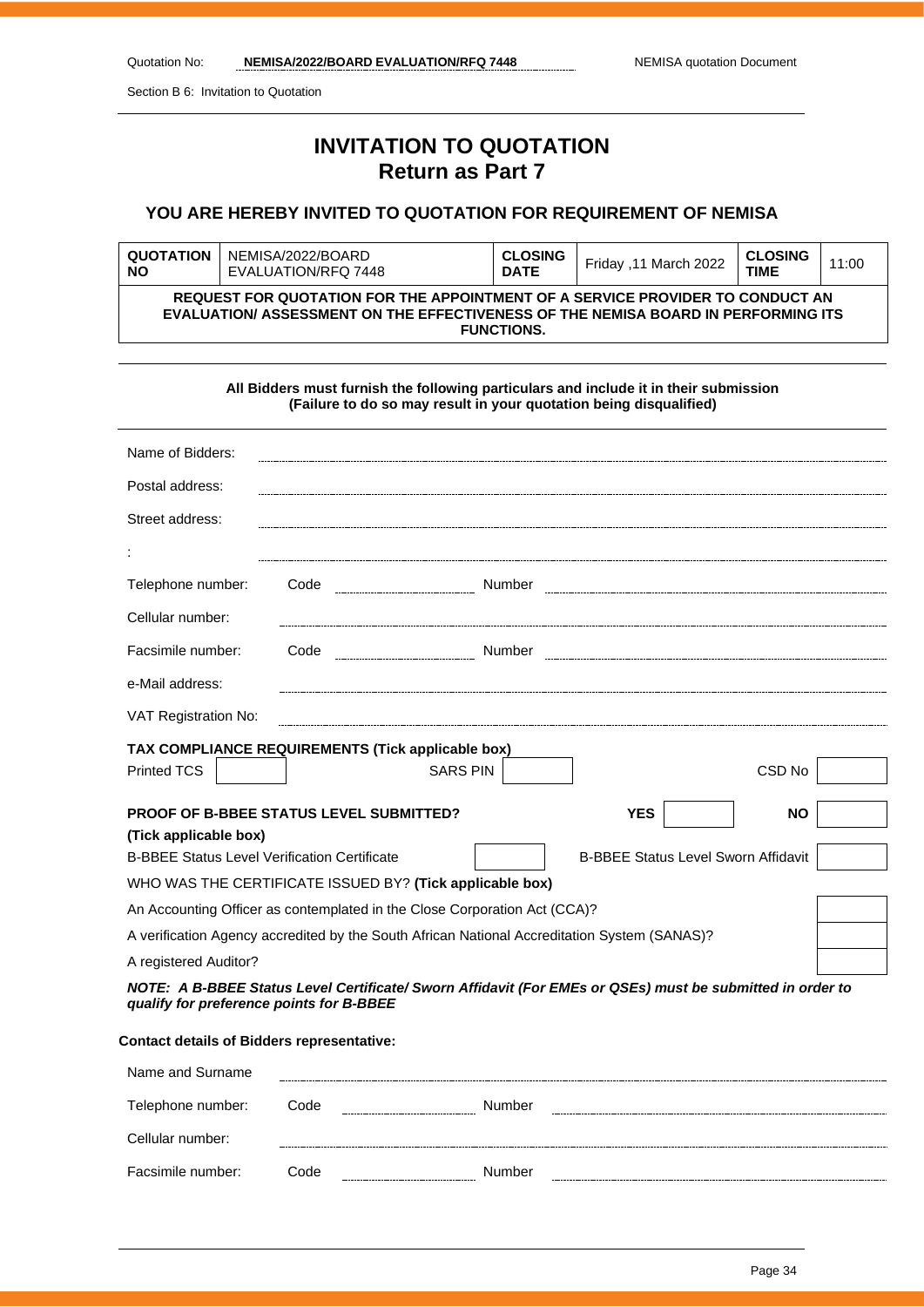Quotation No: **NEMISA/2022/BOARD EVALUATION/RFQ 7448** NEMISA quotation Document

Section B 6: Invitation to Quotation

e-Mail address:

#### **Confirmation**

Are you the accredited representative in South Africa for the services offered by you? **YES / NO**

#### **Declaration**

I/ We have examined the information provided in your quotation documents and offer to undertake the work prescribed in accordance with the requirements as set out in the quotation document. The prices quoted in this quotation are valid for the stipulated period. I/ We confirm the availability of the proposed team members. I/ We confirm that this quotation will remain binding upon us and may be accepted by you at any time before the expiry date.

| <b>Signature of Bidders:</b>                     |   |          |
|--------------------------------------------------|---|----------|
| Date:                                            |   |          |
| Are you duly authorised to commit the Bidders?   |   | YES / NO |
| Capacity under which this quotation is<br>signed |   |          |
|                                                  |   |          |
| TOTAL QUOTATION PRICE (INCLUSIVE<br>OF VAT)      | R |          |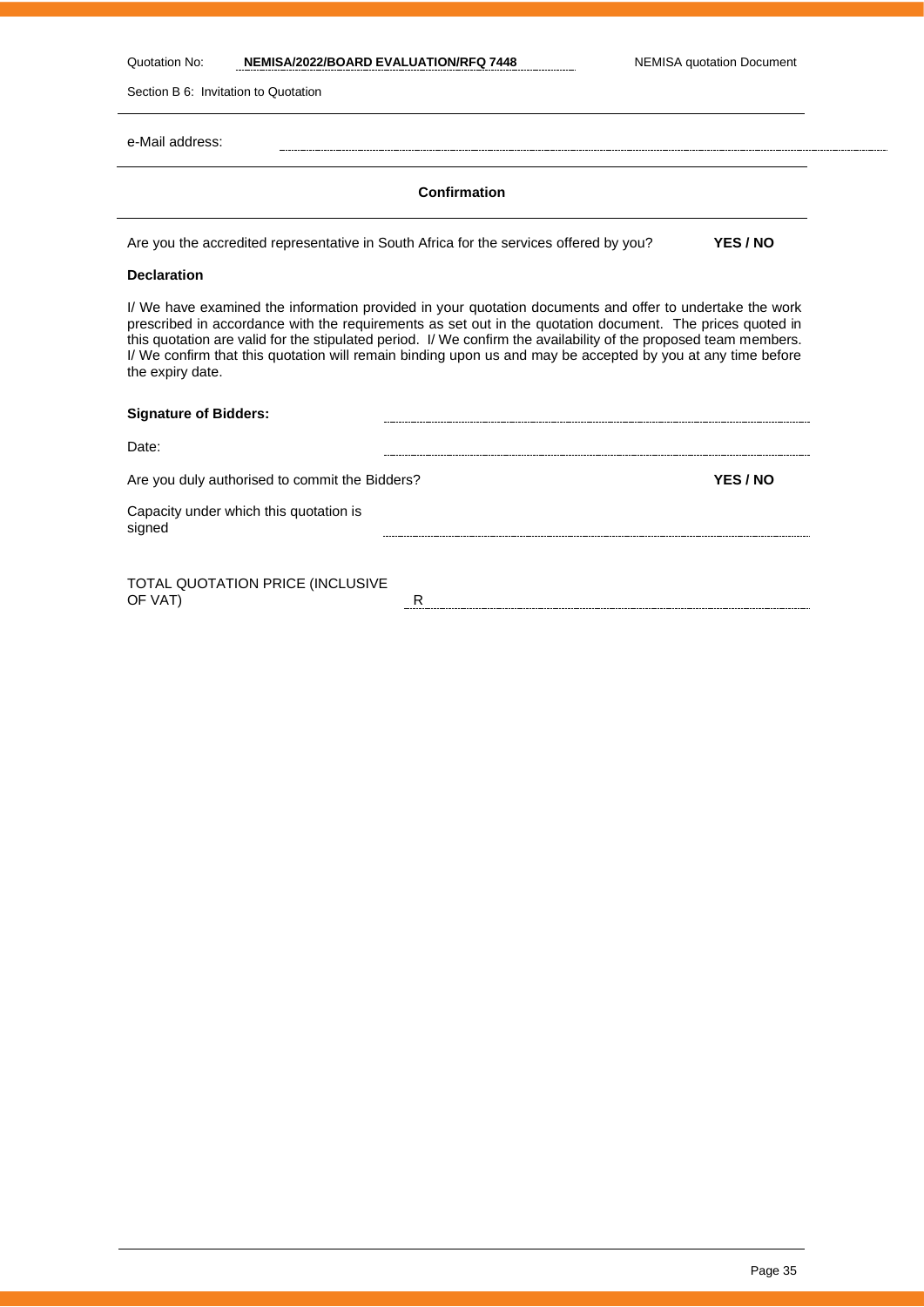Section B 7: Pricing Schedule

### **PRICING SCHEDULE** Services **Return as Part 8**

| NAME OF<br><b>RESPONDENT:</b> |                                                                                                                                                                      |                      |                                 |
|-------------------------------|----------------------------------------------------------------------------------------------------------------------------------------------------------------------|----------------------|---------------------------------|
|                               | OFFER TO BE VALID FOR 60 DAYS FROM THE CLOSING DATE OF QUOTATION                                                                                                     |                      |                                 |
| <b>PAR NO</b>                 | <b>DESCRIPTION</b>                                                                                                                                                   |                      | QUOTATION PRICE IN RSA CURRENCY |
|                               | The accompanying information must be used for the formulation of proposals.                                                                                          |                      |                                 |
| $\overline{2}$                | Respondents are required to indicate a ceiling price based on the total estimated time/fees for completion of all phases and including all expenses for the project. |                      |                                 |
|                               |                                                                                                                                                                      |                      |                                 |
|                               |                                                                                                                                                                      | Amount excluding VAT | R                               |
|                               |                                                                                                                                                                      | VAT @ 15%            | $\mathsf{R}$                    |
|                               |                                                                                                                                                                      | Total including VAT  | $\mathsf{R}$                    |
| 3                             | Period required for commencement with project after acceptance of quotation.                                                                                         |                      |                                 |
| 4                             | Estimated person-days for completion of the project.                                                                                                                 |                      |                                 |
| 5                             | Are the rates quoted firm for the full period of the contract?                                                                                                       |                      |                                 |
| 6                             | If not firm for the full period, provide details of the basis on which adjustments will be applied for, for example consumer price index.                            |                      |                                 |